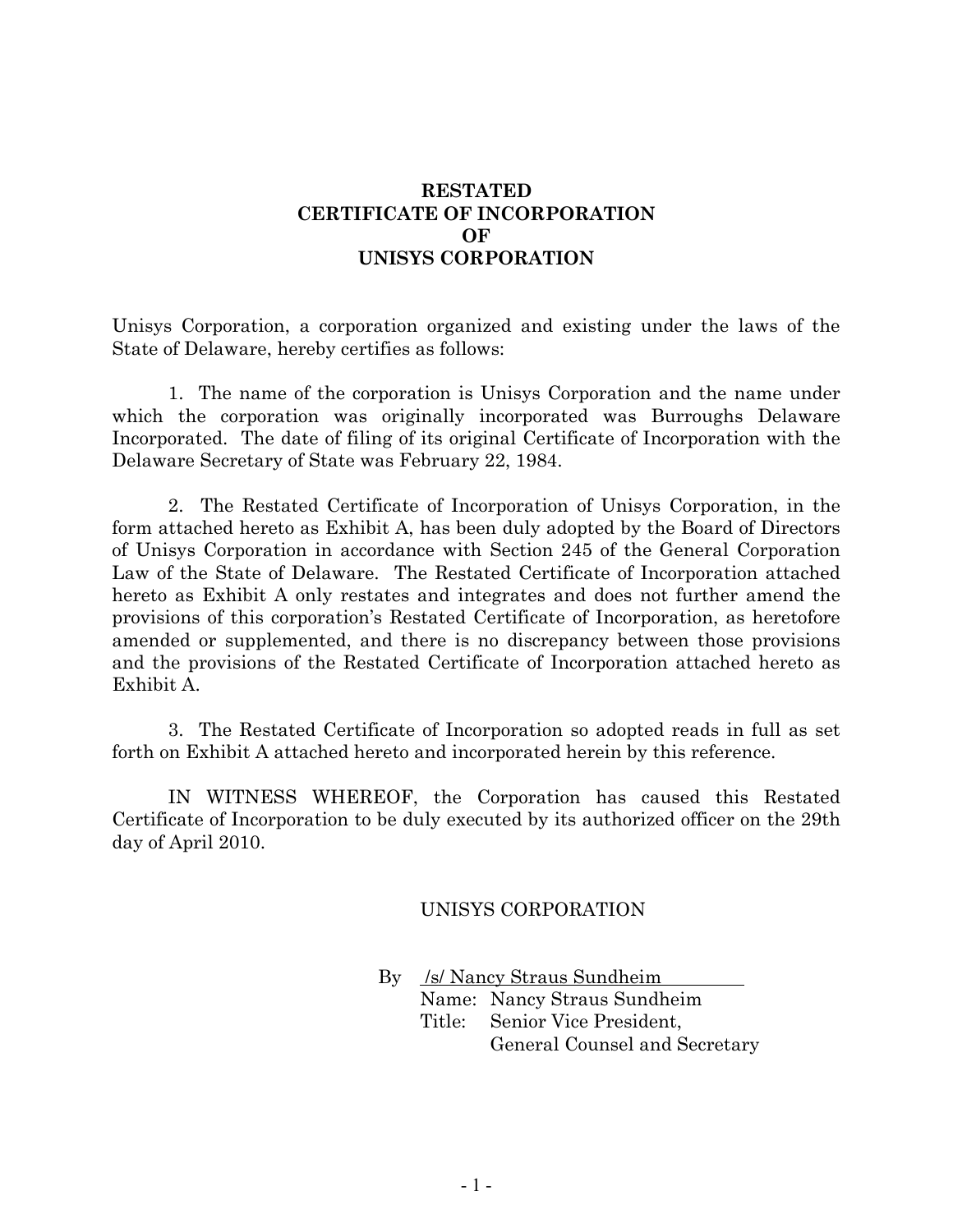#### **Exhibit A**

# **RESTATED CERTIFICATE OF INCORPORATION OF UNISYS CORPORATION**

### **ARTICLE I**

The name of the corporation (hereinafter called the "Corporation") is Unisys Corporation.

#### **ARTICLE II**

The address of the Corporation's registered office in the State of Delaware is 1209 Orange Street, Wilmington, New Castle County, Delaware 19801. The name of the Corporation's registered agent at such address is The Corporation Trust Company.

#### **ARTICLE III**

The purpose or purposes for which the Corporation is organized are:

To engage in the business of designing, manufacturing and marketing of components, products, systems and forms and supplies for the recording, storing, handling, computing, processing and communicating of information and data, and of providing related services; and

To engage in any other lawful act or activity for which a corporation may be organized under the General Corporation Law of Delaware.

### **ARTICLE IV**

**Section 1.** The total number of shares of all classes of stock which the Corporation shall have authority to issue is 112,000,000 shares, divided into two classes consisting of 72,000,000 shares of Common Stock, par value \$.01 per share ("Common Stock"), and 40,000,000 shares of Preferred Stock, par value \$1 per share ("Preferred Stock"). The Board of Directors shall have authority by resolution to issue the shares of Preferred Stock from time to time on such terms as it may determine and to divide the Preferred Stock into one or more series and, in connection with the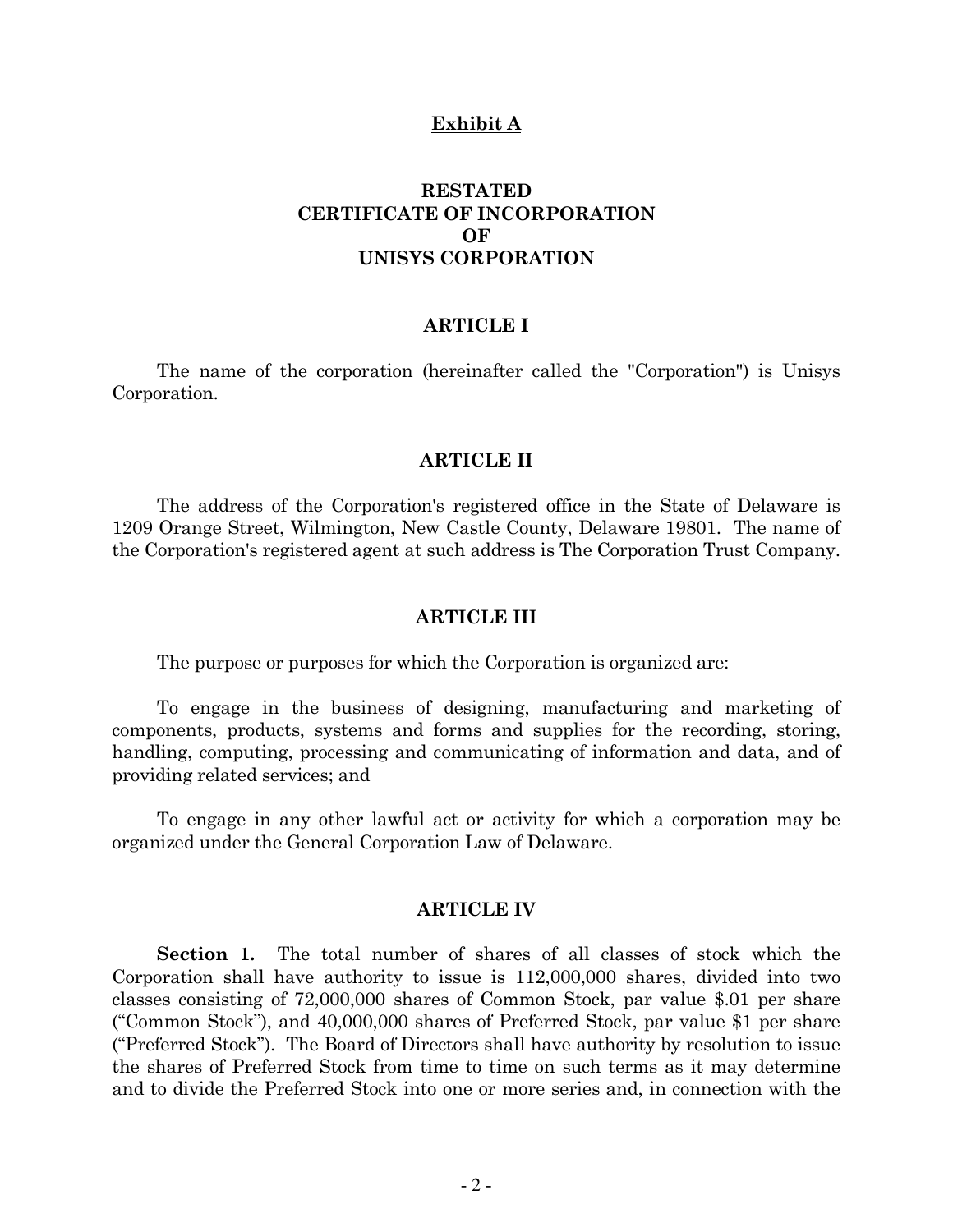creation of any such series, to determine and fix by the resolution or resolutions providing for the issuance of shares thereof:

A. the distinctive designation of such series, the number of shares which shall constitute such series, which number may be increased or decreased (but not below the number of shares then outstanding) from time to time by action of the Board of Directors, and the stated value thereof, if different from the par value thereof;

B. the dividend rate, the times of payment of dividends on the shares of such series, whether dividends shall be cumulative, and, if so, from what date or dates, and the preference or relation which such dividends will bear to the dividends payable on any shares of stock of any other class or any other series of this class;

C. the price or prices at which, and the terms and conditions on which, the shares of such series may be redeemed;

D. whether or not the shares of such series shall be entitled to the benefit of a retirement or sinking fund to be applied to the purchase or redemption of such shares and, if so entitled, the amount of such fund and the terms and provisions relative to the operation thereof;

E. whether or not the shares of such series shall be convertible into, or exchangeable for, any other shares of stock of the Corporation or any other securities and, if so convertible or exchangeable, the conversion price or prices, or the rates of exchange, and any adjustments thereof, at which such conversion or exchange may be made, and any other terms and conditions of such conversion or exchange;

F. the rights of the shares of such series in the event of voluntary or involuntary liquidation, dissolution or winding up or upon any distribution of the assets, of the Corporation;

G. whether or not the shares of such series shall have priority over or parity with or be junior to the shares of any other class or series in any respect, or shall be entitled to the benefit of limitations restricting (i) the creation of indebtedness of the Corporation, (ii) the issuance of shares of any other class or series having priority over or being on a parity with the shares of such series in any respect, or (iii) the payment of dividends on, the making of other distributions in respect of, or the purchase or redemption of shares of any other class or series on parity with or ranking junior to the shares of such series as to dividends or assets, and the terms of any such restrictions, or any other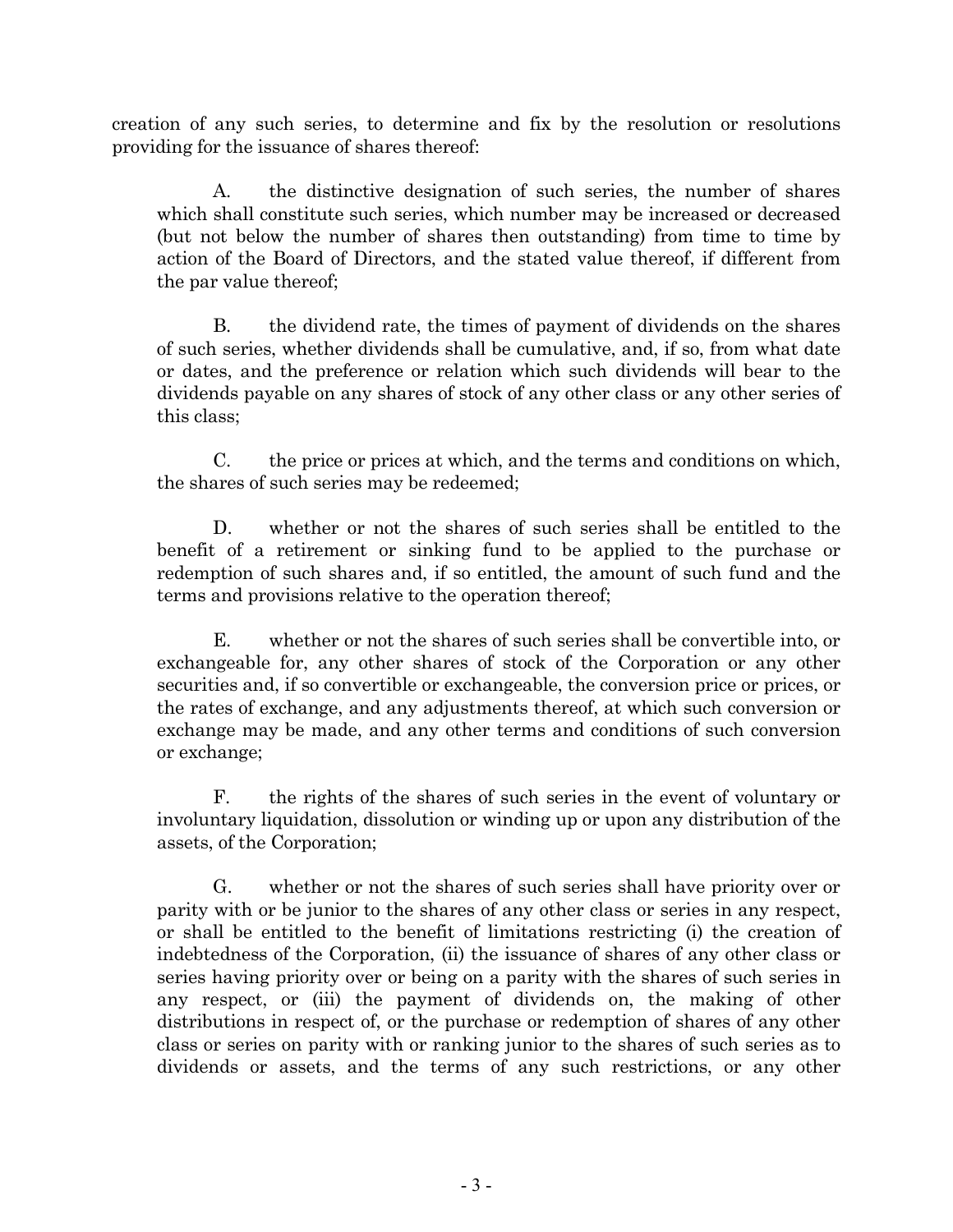restriction with respect to shares of any other class or series on parity with or ranking junior to the shares of such series in any respect;

H. whether such series shall have the voting rights, in addition to any voting rights provided by law and, if so, the terms of such voting rights, which may be general or limited; and

I. any other powers, preferences, privileges, and relative participating, optional, or other special rights of such series, and the qualifications, limitations or restrictions thereof, to the full extent now or hereafter permitted by law.

The powers, preferences and relative participating, optional and other special rights of each series of Preferred Stock, and the qualifications, limitations or restrictions thereof, if any, may differ from those of any and all other series at any time outstanding. All shares of any one series of Preferred Stock shall be identical in all respects with all other shares of such series, except that shares of any one series issued at different times may differ as to the dates from which dividends thereon shall be cumulative.

**Section 2.** Each holder of Common Stock shall be entitled to one vote for each share of Common Stock held of record on all matters on which stockholders generally are entitled to vote. Subject to the provisions of law and the rights of the Preferred Stock and any other class or series of stock having a preference as to dividends over the Common Stock then outstanding, dividends may be paid on the Common Stock at such times and in such amounts as the Board of Directors shall determine. Upon the dissolution, liquidation or winding up of the Corporation, after any preferential amounts to be distributed to the holders of the Preferred Stock and any other class or series of stock having a preference over the Common Stock then outstanding have been paid or declared and set apart for payment, the holders of the Common Stock shall be entitled to receive all the remaining assets of the Corporation available for distribution to its stockholders ratably in proportion to the number of shares held by them, respectively.

### **Section 3. Junior Preferred Stock:**

A. Designation and Amount. The shares of such series shall be designated as "Junior Participating Preferred Stock" (the "Junior Preferred Stock") and the number of shares constituting such series shall be 1,500,000. Such number of shares may be increased or decreased by resolution of the Board of Directors; provided, that no decrease shall reduce the number of shares of Junior Preferred Stock to a number less than the number of shares then outstanding plus the number of shares issuable upon exercise of outstanding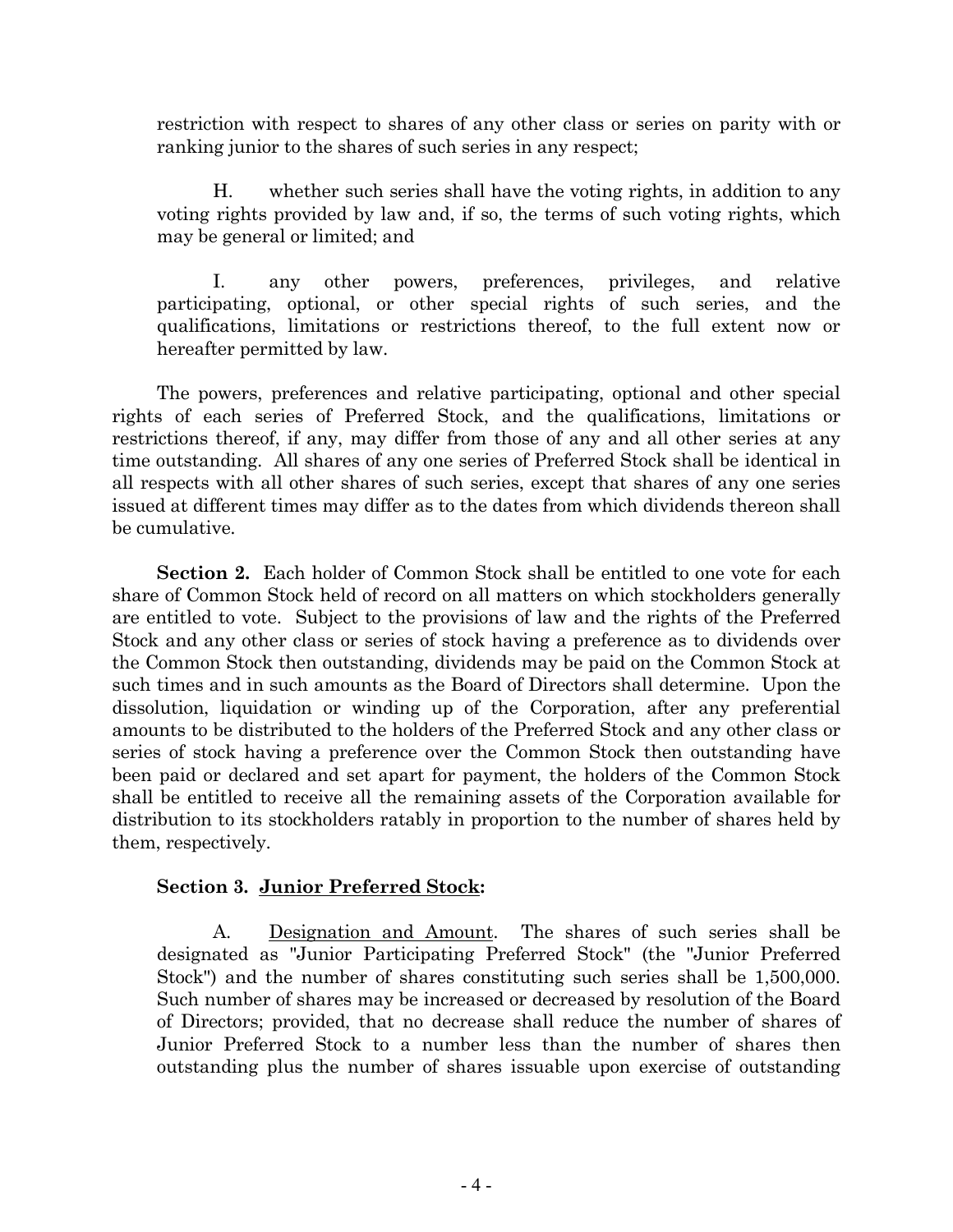rights, options or warrants or upon conversion of outstanding securities issued by the Corporation.

# B. Dividends and Distributions.

(i) Subject to the prior and superior rights of the holders of any shares of any series of Preferred Stock ranking prior and superior to the shares of Junior Preferred Stock with respect to dividends, the holders of shares of Junior Preferred Stock, in preference to the holders of Common Stock and of any other junior stock, shall be entitled to receive, when, as and if declared by the Board of Directors out of funds legally available for the purpose, quarterly dividends payable in cash on the first day of March, June, September and December in each year (each such date being referred to herein as a "Quarterly Dividend Payment Date"), commencing on the first Quarterly Dividend Payment Date after the first issuance of a share or fraction of a share of Junior Preferred Stock, in an amount per share (rounded to the nearest cent) equal to the greater of (a) \$15 or (b) subject to the provision for adjustment hereinafter set forth, 300 times the aggregate per share amount of all cash dividends, and 300 times the aggregate per share amount (payable in kind) of all non-cash dividends or other distributions, other than a dividend payable in shares of Common Stock, or a subdivision of the outstanding shares of Common Stock (by reclassification or otherwise), declared on the Common Stock since the immediately preceding Quarterly Dividend Payment Date or, with respect to the first Quarterly Dividend Payment Date, since the first issuance of any share or fraction of a share of Preferred Stock. In the event the Corporation shall at any time declare or pay any dividend on Common Stock payable in shares of Common Stock, or effect a subdivision or combination or consolidation of the outstanding shares of Common Stock (by reclassification or otherwise than by payment of a dividend in shares of Common Stock) into a greater or lesser number of shares of Common Stock, then in each such case the amount to which holders of shares of Junior Preferred Stock were entitled immediately prior to such event under clause (b) of the preceding sentence shall be adjusted by multiplying such amount by a fraction the numerator of which is the number of shares of Common Stock outstanding immediately after such event and the denominator of which is the number of shares of Common Stock that were outstanding immediately prior to such event.

(ii) The Corporation shall declare a dividend or distribution on the Junior Preferred Stock as provided in Paragraph (i) of this Subsection immediately after it declares a dividend or distribution on the Common Stock (other than a dividend payable in shares of Common Stock); provided that, in the event no dividend or distribution shall have been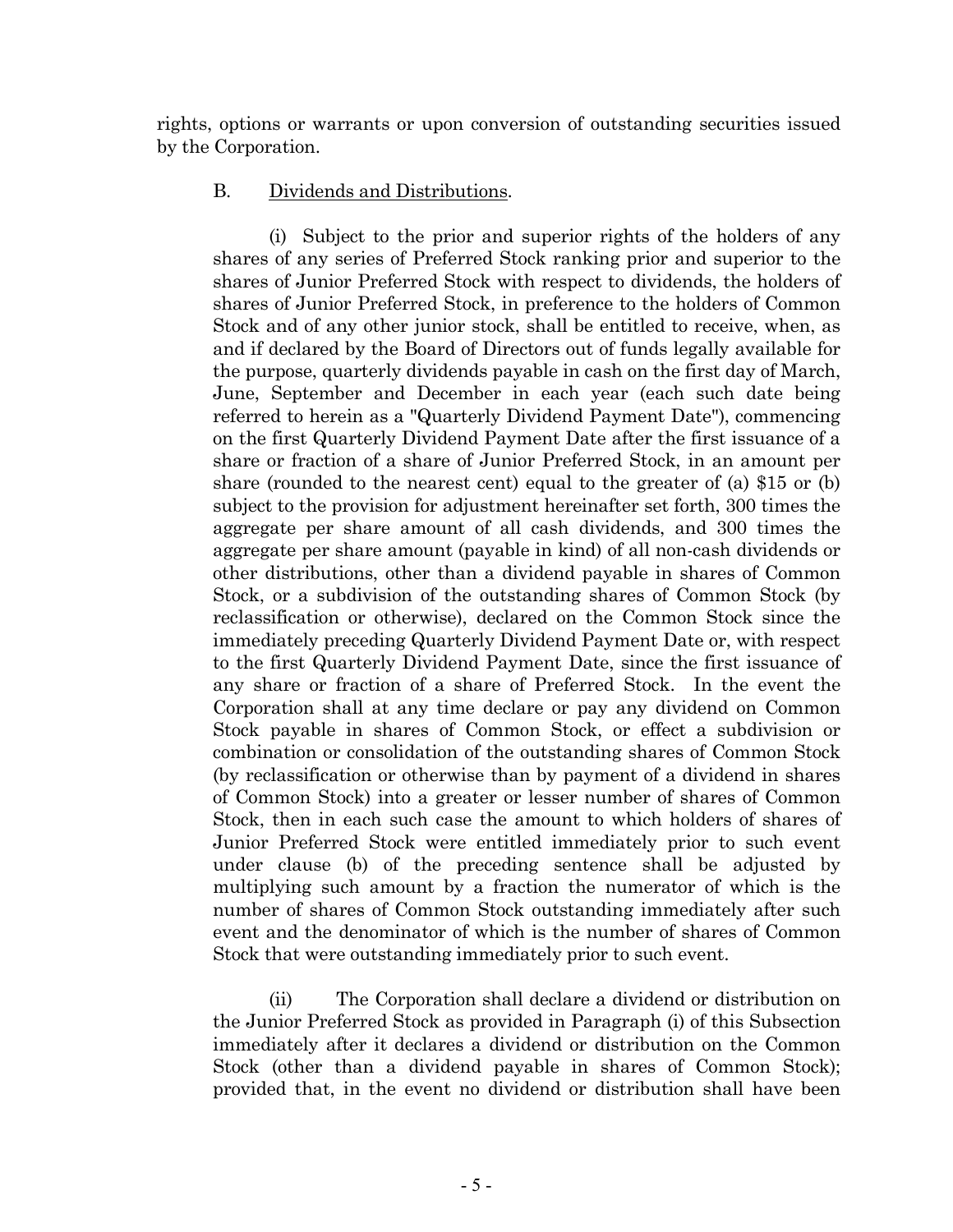declared on the Common Stock during the period between any Quarterly Dividend Payment Date and the next subsequent Quarterly Dividend Payment Date, a dividend of \$15 per share on the Junior Preferred Stock shall nevertheless be payable on such subsequent Quarterly Dividend Payment Date.

(iii) Dividends shall begin to accrue and be cumulative on outstanding shares of Junior Preferred Stock from the Quarterly Dividend Payment Date next preceding the date of issue of such shares of Junior Preferred Stock, unless the date of issue of such shares is prior to the record date for the first Quarterly Dividend Payment Date, in which case dividends on such shares shall begin to accrue from the date of issue of such shares, or unless the date of issue is a Quarterly Dividend Payment Date or is a date after the record date for the determination of holders of shares of Junior Preferred Stock entitled to receive a quarterly dividend and before such Quarterly Dividend Payment Date, in either of which events such dividends shall begin to accrue and be cumulative from such Quarterly Dividend Payment Date. Accrued but unpaid dividends shall not bear interest. Dividends paid on the shares of Junior Preferred Stock in an amount less than the total amount of such dividends at the time accrued and payable on such shares shall be allocated pro rata on a shareby-share basis among all such shares at the time outstanding. The Board of Directors may fix a record date for the determination of holders of shares of Junior Preferred Stock entitled to receive payment of a dividend or distribution declared thereon, which record date shall be not more than 60 days prior to the date fixed for the payment thereof.

C. Voting Rights. The holders of shares of Junior Preferred Stock shall have the following voting rights:

(i) Subject to the provision for adjustment hereinafter set forth, each share of Junior Preferred Stock shall entitle the holder thereof to 300 votes on all matters submitted to a vote of the stockholders of the Corporation. In the event the Corporation shall at any time declare or pay any dividend on Common Stock payable in shares of Common Stock, or effect a subdivision or combination or consolidation of the outstanding shares of Common Stock (by reclassification or otherwise than by payment of a dividend in shares of Common Stock) into a greater or lesser number of shares of Common Stock, then in each such case the number of votes per share to which holders of shares of Junior Preferred Stock were entitled immediately prior to such event shall be adjusted by multiplying such number by a fraction the numerator of which is the number of shares of Common Stock outstanding immediately after such event and the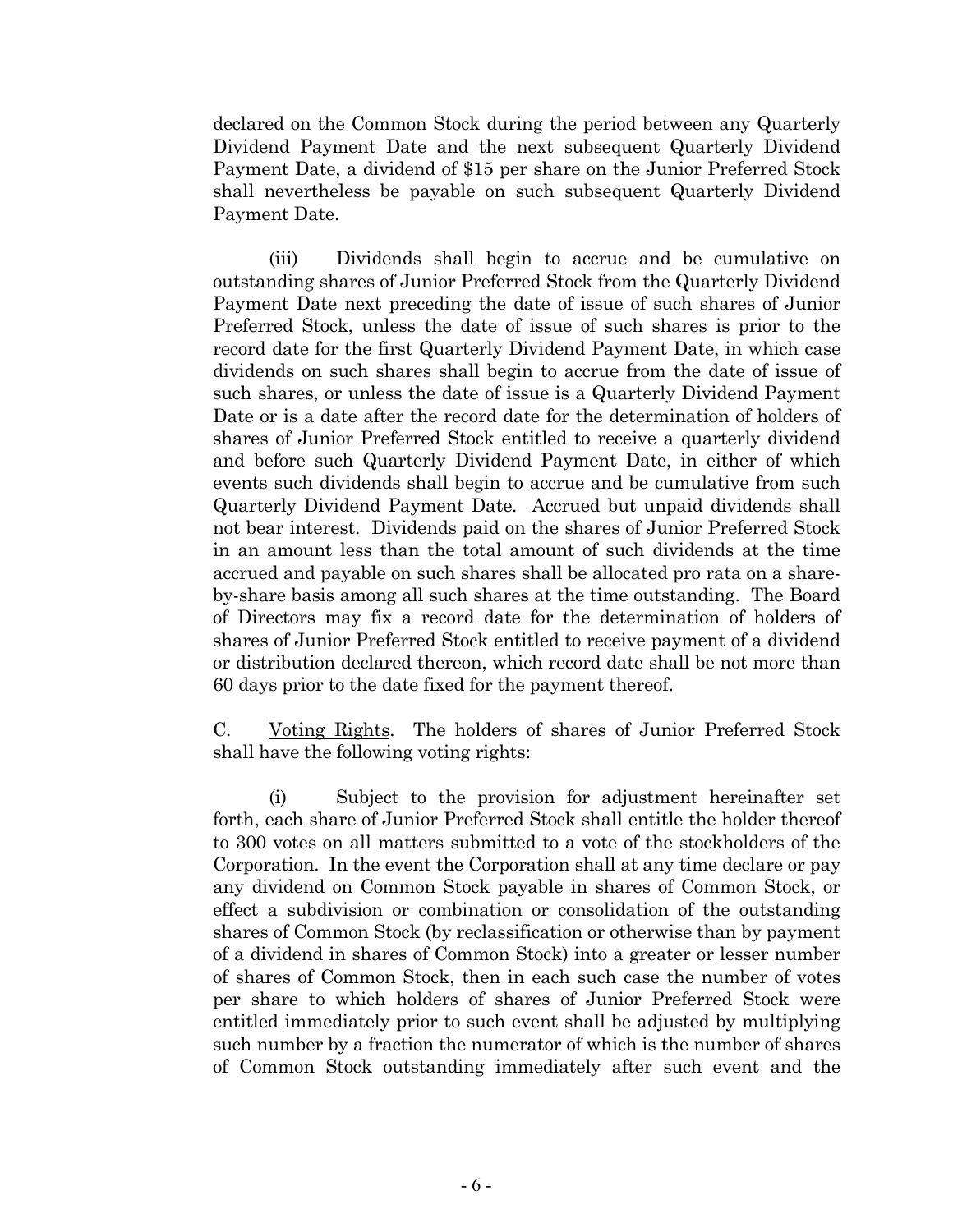denominator of which is the number of shares of Common Stock that were outstanding immediately prior to such event.

(ii) Except as otherwise provided herein or by law, the holders of shares of Junior Preferred Stock and the holders of shares of Common Stock shall vote together as one class on all matters submitted to a vote of stockholders of the Corporation.

(iii) The Certificate of Incorporation of the Corporation shall not be amended in any manner which would materially alter or change the powers, preferences or special rights of the Junior Preferred Stock so as to affect them adversely without the affirmative vote of the holders of at least two-thirds of the outstanding shares of Junior Preferred Stock, voting together as a single series.

(iv) Except as set forth herein, holders of Junior Preferred Stock shall have no voting rights.

### D. Certain Restrictions.

(i) Whenever quarterly dividends or other dividends or distributions payable on the Junior Preferred Stock as provided in Subsection B are in arrears, thereafter and until all accrued and unpaid dividends and distributions, whether or not declared, on shares of Junior Preferred Stock outstanding shall have been paid in full, the Corporation shall not:

(a) declare or pay dividends on, make any other distributions on, or redeem or purchase or otherwise acquire for consideration any shares of stock ranking junior (either as to dividends or upon liquidation, dissolution or winding up) to the Junior Preferred Stock;

(b) declare or pay dividends on or make any other distributions on any shares of stock ranking on a parity (either as to dividends or upon liquidation, dissolution or winding up) with the Junior Preferred Stock, except dividends paid ratably on the Junior Preferred Stock and all such parity stock on which dividends are payable or in arrears in proportion to the total amounts to which the holders of all such shares are then entitled; or

(c) purchase or otherwise acquire for consideration any shares of Junior Preferred Stock, or any shares of stock ranking on a parity with the Junior Preferred Stock, except in accordance with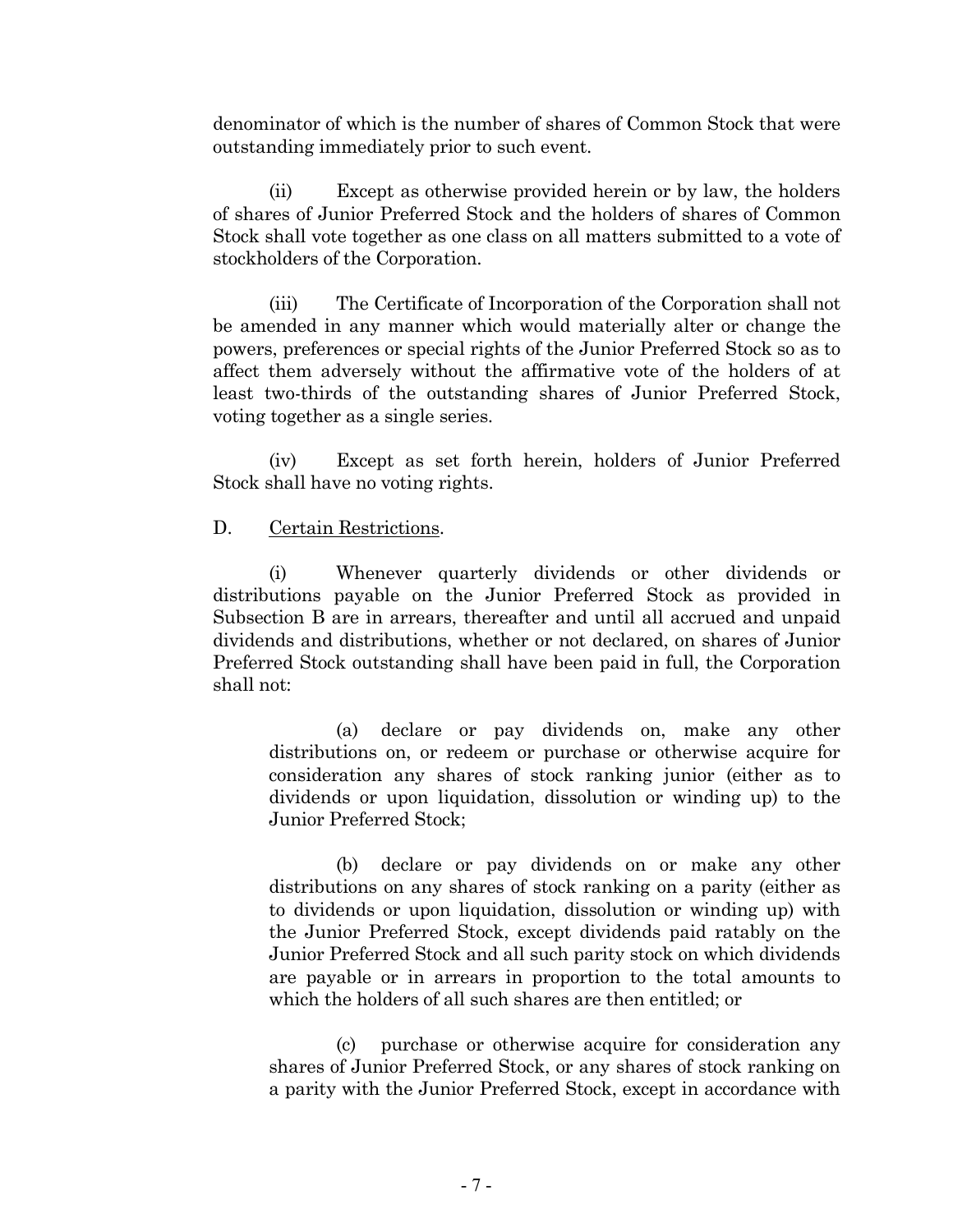a purchase offer made in writing or by publication (as determined by the Board of Directors) to all holders of such shares upon such terms as the Board of Directors, after consideration of the respective annual dividend rates and other relative rights and preferences of the respective series and classes, shall determine in good faith will result in fair and equitable treatment among the respective series or classes.

(ii) The Corporation shall not permit any subsidiary of the Corporation to purchase or otherwise acquire for consideration any shares of stock of the Corporation unless the Corporation could, under Paragraph (i) of this Subsection (D) purchase or otherwise acquire such shares at such time and in such manner.

E. Reacquired Shares. Any shares of Junior Preferred Stock purchased or otherwise acquired by the Corporation in any manner whatsoever shall be retired and cancelled promptly after the acquisition thereof. All such shares shall upon their cancellation become authorized but unissued shares of Preferred Stock and may be reissued as part of a new series of Preferred Stock, subject to the conditions and restrictions on issuance set forth herein.

F. Liquidation, Dissolution or Winding Up. Upon any liquidation, dissolution or winding up of the Corporation, no distribution shall be made (1) to the holders of shares of stock ranking junior (either as to dividends or upon liquidation, dissolution, or winding up) to the Junior Preferred Stock unless, prior thereto, the holders of shares of Junior Preferred Stock shall have received \$100 per share, plus an amount equal to accrued and unpaid dividends and distributions thereon, whether or not declared, to the date of such payment, provided that the holders of shares of Junior Preferred Stock shall be entitled to receive an aggregate amount per share, subject to the provision for adjustment hereinafter set forth, equal to 300 times the aggregate amount to be distributed per share to holders of Common Stock, or (2) to the holders of stock ranking on a parity (either as to dividends or upon liquidation, dissolution or winding up) with the Junior Preferred Stock, except distributions made ratably on the Junior Preferred Stock and all other such parity stock in proportion to the total amounts to which the holders of all such shares are entitled upon such liquidation, dissolution or winding up. In the event the Corporation shall at any time declare or pay any dividend on Common Stock payable in shares of Common Stock, or effect a subdivision or combination or consolidation of the outstanding shares of Common Stock (by reclassification or otherwise than by payment of a dividend in shares of Common Stock) into a greater or lesser number of shares of Common Stock, then in each such case the aggregate amount to which holders of shares of Junior Preferred Stock were entitled immediately prior to such event under the proviso in clause (1) of the preceding sentence shall be adjusted by multiplying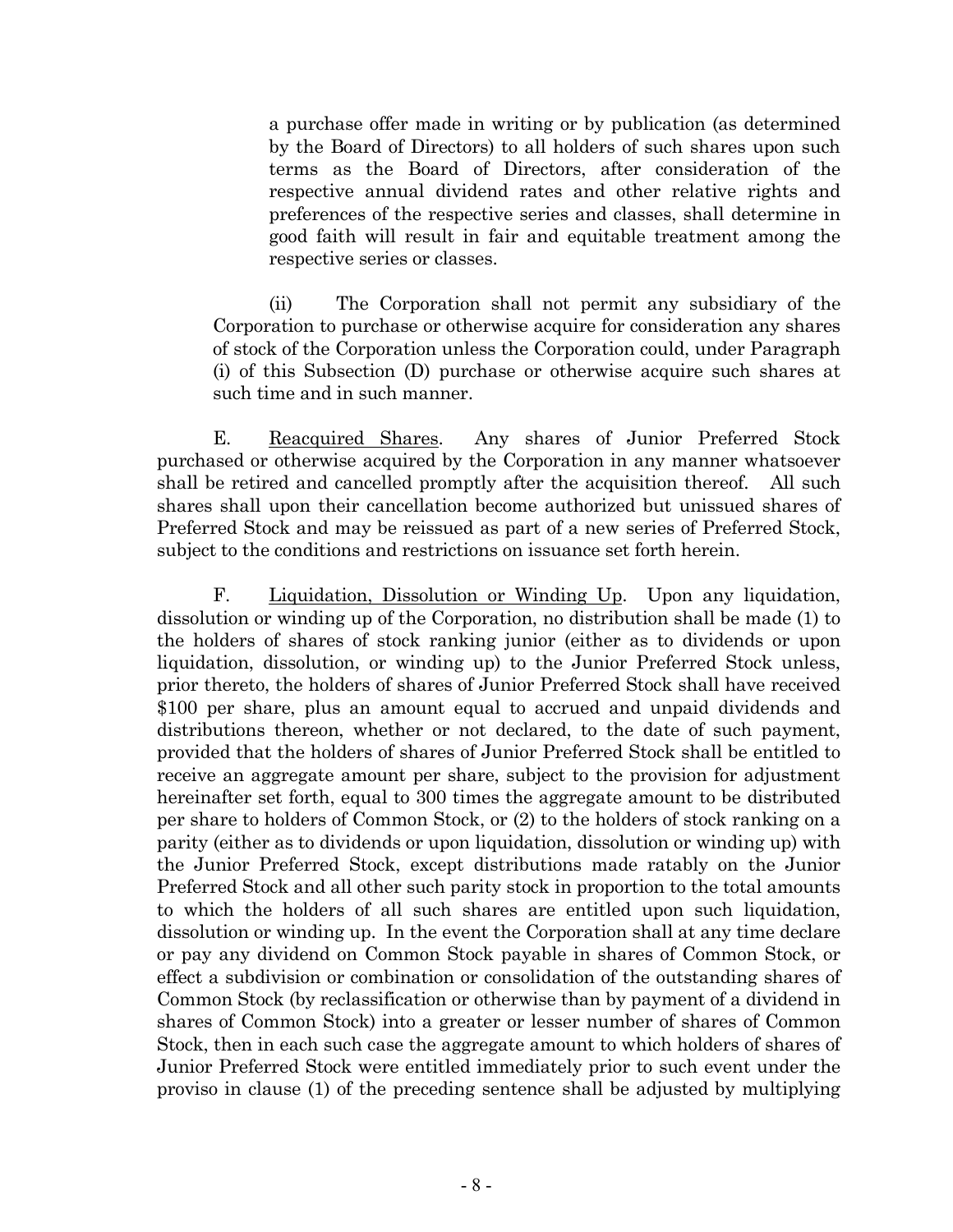such amount by a fraction the numerator of which is the number of shares of Common Stock outstanding immediately after such event and the denominator of which is the number of shares of Common Stock that were outstanding immediately prior to such event.

G. Consolidation, Merger, etc. In case the Corporation shall enter into any consolidation, merger, combination or other transaction in which the shares of Common Stock are exchanged for or changed into other stock or securities, cash and/or any other property, then in any such case the shares of Junior Preferred Stock shall at the same time be similarly exchanged or changed in an amount per share (subject to the provision for adjustment hereinafter set forth) equal to 300 times the aggregate amount of stock, securities, cash and/or any other property (payable in kind), as the case may be, into which or for which each share of Common Stock is changed or exchanged. In the event the Corporation shall at any time declare or pay any dividend on Common Stock payable in shares of Common Stock, or effect a subdivision or combination or consolidation of the outstanding shares of Common Stock (by reclassification or otherwise) into a greater or lesser number of shares of Common Stock, then in each such case the amount set forth in the preceding sentence with respect to the exchange or change of shares of Junior Preferred Stock shall be adjusted by multiplying such amount by a fraction the numerator of which is the number of shares of Common Stock outstanding immediately after such event and the denominator of which is the number of shares of Common Stock that were outstanding immediately prior to such event.

H. No Redemption. The shares of Junior Preferred Stock shall not be redeemable.

I. Rank. Nothing herein shall preclude the Board of Directors from creating or authorizing any class or series of Preferred Stock ranking on a parity with or prior to the Junior Preferred Stock as to the payment of dividends or the distribution of assets.

# **ARTICLE V**

## **Section 1. Vote Required for Certain Business Combinations.**

A. Higher Vote for Certain Business Combinations. In addition to any affirmative vote required by law or this Restated Certificate of Incorporation, and except as otherwise expressly provided in Section 2 of this Article V: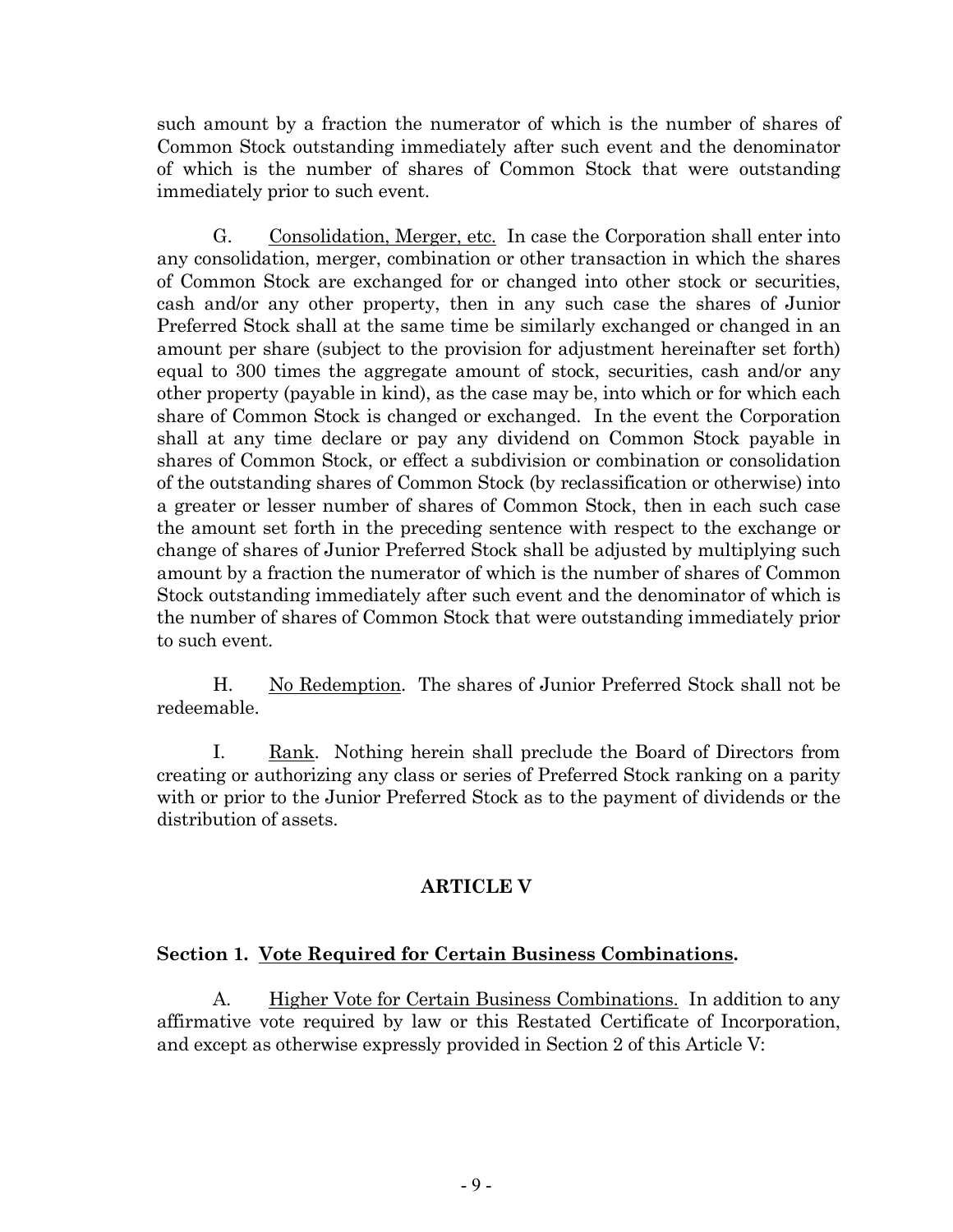(i) any merger or consolidation of the Corporation or any Subsidiary (as hereinafter defined) with (a) any Interested Stockholder (as hereinafter defined) or (b) any other corporation (whether or not itself an Interested Stockholder) which is, or after such merger or consolidation would be, an Affiliate (as hereinafter defined) of an Interested Stockholder; or

(ii) any sale, lease, exchange, mortgage, pledge, transfer or other disposition (in one transaction or a series of transactions) to or with any Interested Stockholder or any Affiliate of any Interested Stockholder of any assets of the Corporation or any Subsidiary having an aggregate Fair Market Value of \$50,000,000 or more; or

(iii) the issuance or transfer by the Corporation or any Subsidiary (in one transaction or a series of transactions) of any securities of the Corporation or any Subsidiary to any Interested Stockholder or any Affiliate of any Interested Stockholder in exchange for cash, securities or other property (or a combination thereof) having an aggregate Fair Market Value of \$50,000,000 or more; or

(iv) the adoption of any plan or proposal for the liquidation or dissolution of the Corporation proposed by or on behalf of an Interested Stockholder or any Affiliate of any Interested Stockholder; or

(v) any reclassification of securities (including any reverse stock split), or recapitalization of the Corporation, or any merger or consolidation of the Corporation with any of its Subsidiaries or any other transaction (whether or not with or into or otherwise involving an Interested Stockholder) which has the effect, directly or indirectly, of increasing the proportionate share of the outstanding shares of any class or equity or convertible securities of the Corporation or any Subsidiary which is directly or indirectly owned by any Interested Stockholder or any Affiliate of any Interested Stockholder;

shall require the affirmative vote of the holders of at least 80% of the voting power of the then outstanding shares of capital stock of the Corporation entitled to vote generally in the election of directors (the "Voting Stock"), voting together as a single class (it being understood that for purposes of this Article V, each share of the Voting Stock shall have the number of votes granted to it pursuant to Article IV of this Restated Certificate of Incorporation). Such affirmative vote shall be required notwithstanding the fact that no vote may be required, or that a lesser percentage may be specified, by law or in any agreement with any national securities exchange or otherwise.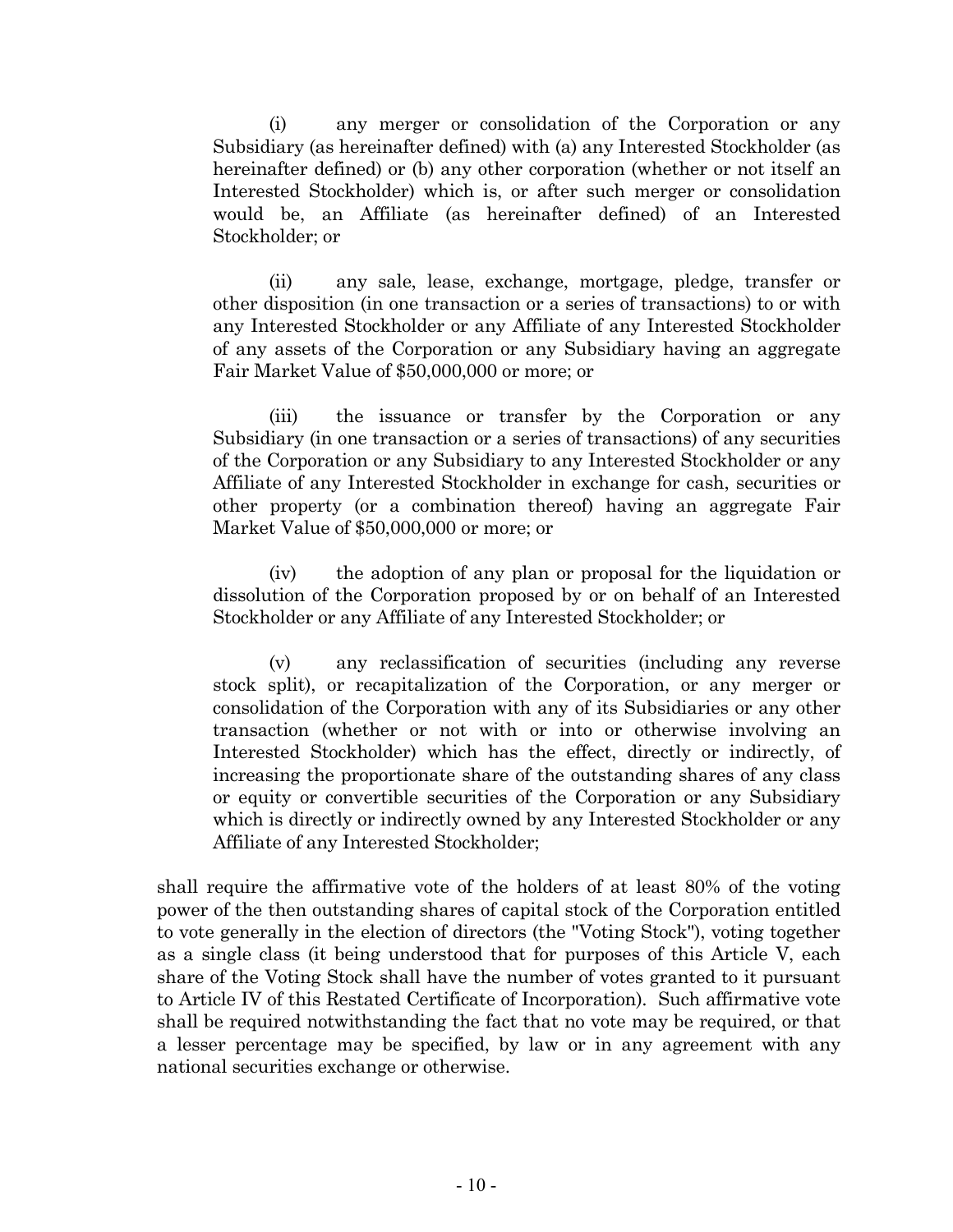B. Definition of "Business Combination". The term "Business Combination" as used in this Article V shall mean any transaction which is referred to in any one or more of clauses (i) through (v) of Paragraph A of this Section I.

**Section 2. When Higher Vote is Not Required**. The provisions of Section 1 of this Article V shall not be applicable to any particular Business Combination, and such Business Combination shall require only such affirmative vote as is required by law and any other provisions of this Restated Certificate of Incorporation, if all of the conditions specified in either the following Paragraphs A and B are met:

A. Approval by Disinterested Directors. The Business Combination shall have been approved by a majority of the Disinterested Directors (as hereinafter defined).

B. Price and Procedure Requirements. All of the following conditions shall have been met:

(i) The aggregate amount of the cash and the Fair Market Value (as hereinafter defined) as of the date of the consummation of the Business Combination of consideration other than cash to be received per share by holders of Common Stock in such Business Combination shall be at least equal to the higher of the following:

(a) (if applicable) the highest per share price (including any brokerage commission, transfer taxes and soliciting dealers' fees) paid by the Interested Stockholder for any shares of Common Stock (or for any shares of common stock of Burroughs Corporation, a Michigan corporation, the predecessor to the Corporation) acquired by it (1) within the two-year period immediately prior to the first public announcement of the proposal of the Business Combination (the "Announcement Date") or (2) in the transaction in which it became an Interested Stockholder, whichever is higher; and

(b) the Fair Market Value per share of Common Stock (or for any shares of common stock of Burroughs Corporation, a Michigan corporation, the predecessor of the Corporation) on the Announcement Date or on the date on which the Interested Stockholder became an Interested Stockholder (such latter date is referred to in this Article V as the "Determination Date"), whichever is higher.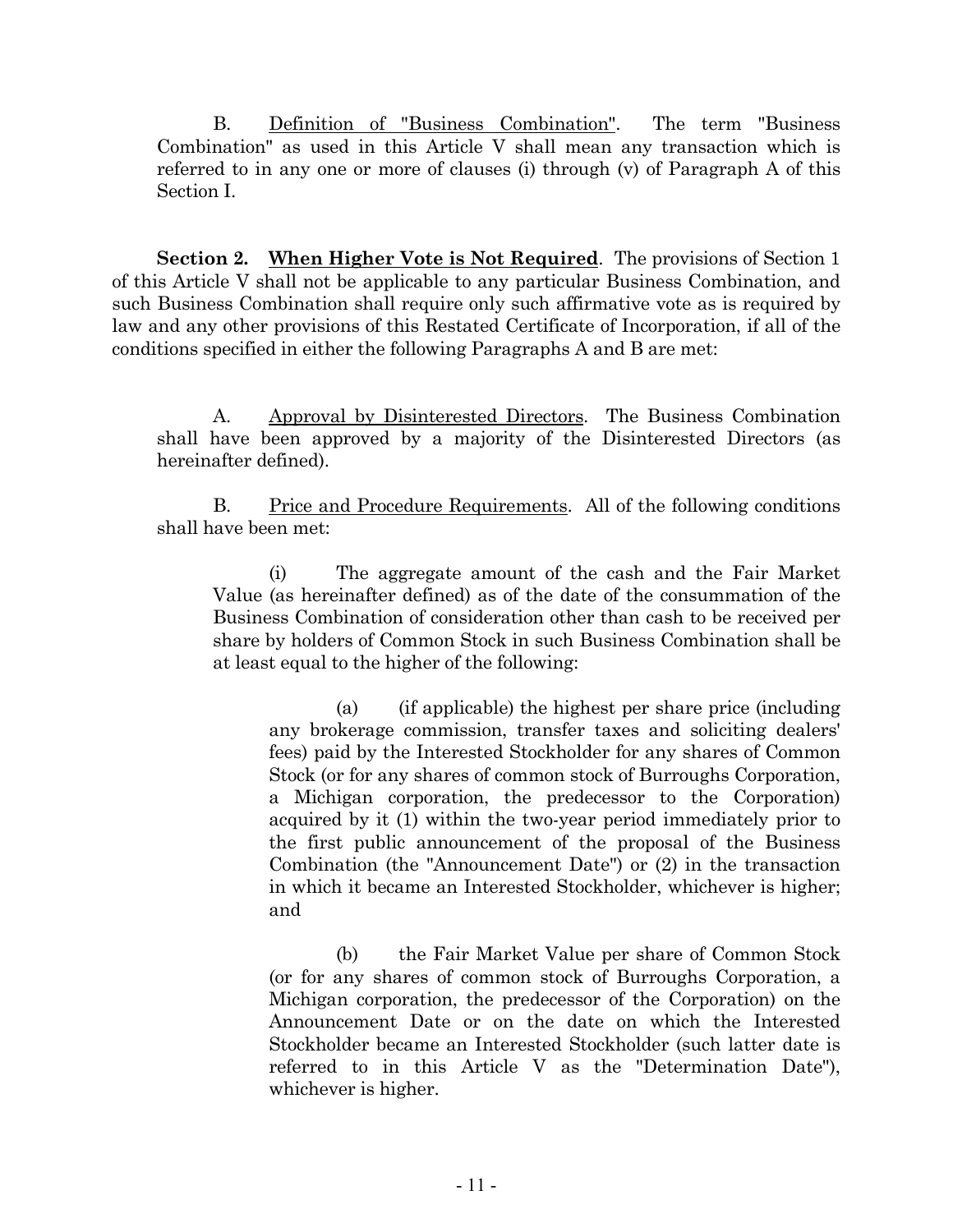(ii) The aggregate amount of the cash and the Fair Market Value as of the date of the consummation of the Business Combination of consideration other than cash to be received per share by holders of shares of any other class of outstanding Voting Stock shall be at least equal to the highest of the following (it being intended that the requirements of this paragraph B(ii) shall be required to be met with respect to every class of outstanding Voting Stock, whether or not the Interested Stockholder has previously acquired any shares of a particular class of Voting Stock):

(a) (if applicable) the highest per share price (including any brokerage commissions, transfer taxes and soliciting dealers' fees) paid by the Interested Stockholder for any shares of such class of Voting Stock acquired by it (1) within the two-year period immediately prior to the Announcement Date or (2) in the transaction in which it became an Interested Stockholder, whichever is higher;

(b) (if applicable) the highest preferential amount per share to which the holders of shares of such class of Voting Stock are entitled in the event of any voluntary or involuntary liquidation, dissolution or winding up of the Corporation; and

(c) the Fair Market Value per share of such class of Voting Stock on the Announcement Date or on the Determination Date, whichever is higher.

(iii) The consideration to be received by holders of a particular class of outstanding Voting Stock (including Common Stock) shall be in cash or in the same form as the Interested Stockholder has previously paid for shares of such class of Voting Stock. If the Interested Stockholder has paid for shares of any class of Voting Stock with varying forms of consideration, the form of consideration for such class of Voting Stock shall be either cash or the form used to acquire the largest number of shares of such class of Voting Stock previously acquired by it.

(iv) After such Interested Stockholder has become an Interested Stockholder and prior to the consummation of such Business Combination: (a) except as approved by a majority of the Disinterested Directors, there shall have been no failure to declare and pay at the regular date therefor any full quarterly dividends (whether or not cumulative) on the outstanding Preferred Stock; (b) there shall have been (1) no reduction in the annual rate of dividends paid on the Common Stock (except as necessary to reflect any subdivision of the Common Stock),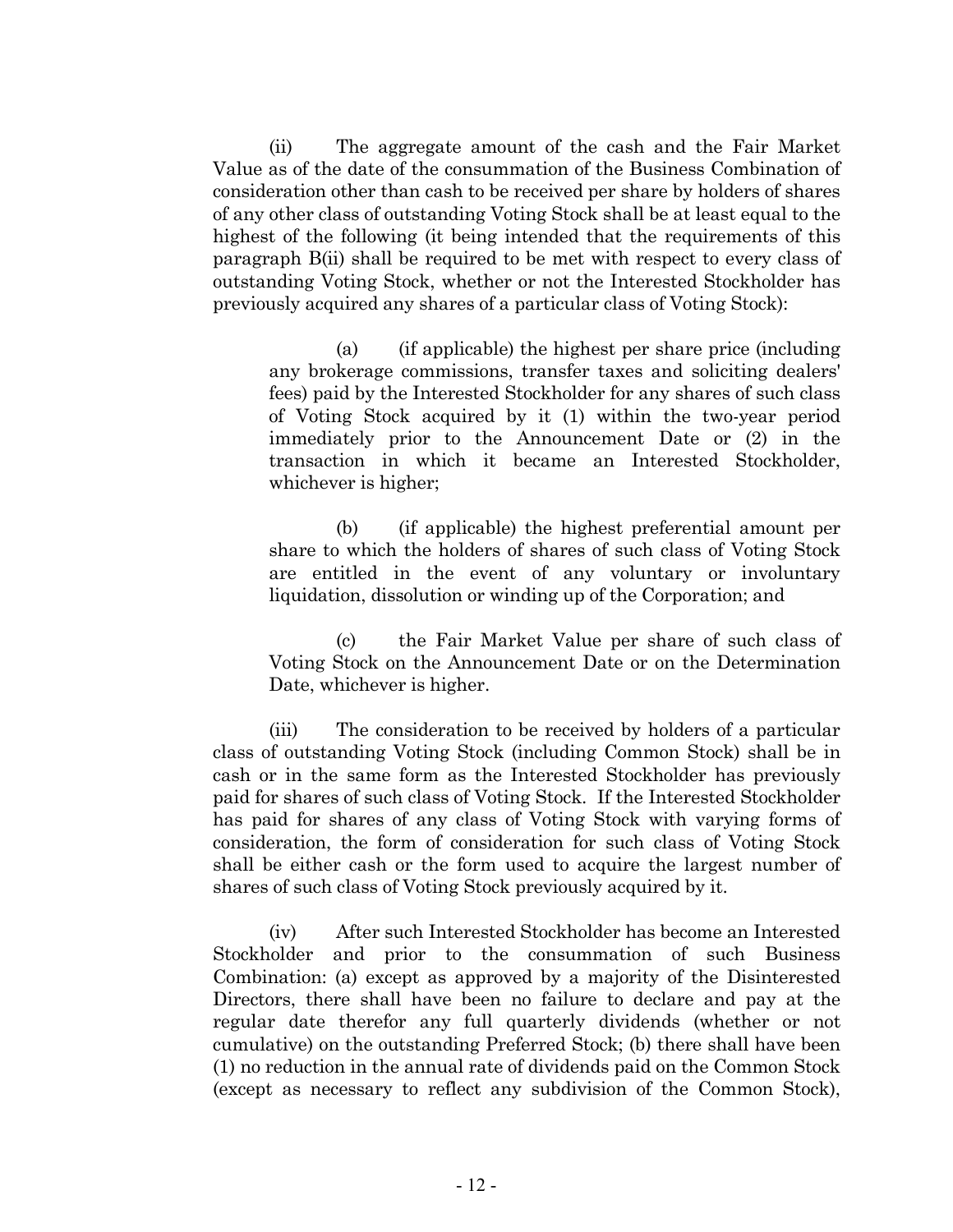except as approved by a majority of the Disinterested Directors, and (2) an increase in such annual rate of dividends as necessary to reflect any reclassification (including any reverse stock split), recapitalization, reorganization or any similar transaction which has the effect of reducing the number of outstanding shares of the Common Stock, unless the failure so to increase such annual rate is approved by a majority of the Disinterested Directors; and (c) such Interested Stockholder shall have not become the beneficial owner of any additional shares of Voting Stock except as part of the transaction which results in such Interested Stockholder becoming an Interested Stockholder.

(v) After such Interested Stockholder has become an Interested Stockholder, such Interested Stockholder shall not have received the benefit, directly or indirectly (except proportionately as a stockholder), of any loans, advances, guarantees, pledges or other financial assistance or any tax credits or other tax advantages provided by the Corporation, whether in anticipation of or in connection with such Business Combination or otherwise.

(vi) A proxy or information statement describing the proposed Business Combination and complying with the requirements of the Securities Exchange Act of 1934 and the rules and regulations thereunder (or any subsequent provisions replacing such Act, rules or regulations) shall be mailed to public stockholders of the Corporation at least 30 days prior to the consummation of such Business Combination (whether or not such proxy or information statement is required to be mailed pursuant to such Act or subsequent provisions).

**Section 3.** Certain Definitions. For the purpose of this Article V:

A. A "person" shall mean any individual or firm, corporation, partnership, limited partnership, joint venture, trust, unincorporated association or other entity.

B. "Interested Stockholder" shall mean any person (other than the Corporation or any Subsidiary) who or which:

(i) is the beneficial owner, directly or indirectly, of more than 20% of the voting power of the outstanding Voting Stock; or

(ii) is an Affiliate of the Corporation and at any time within the two-year period immediately prior to the date in question was the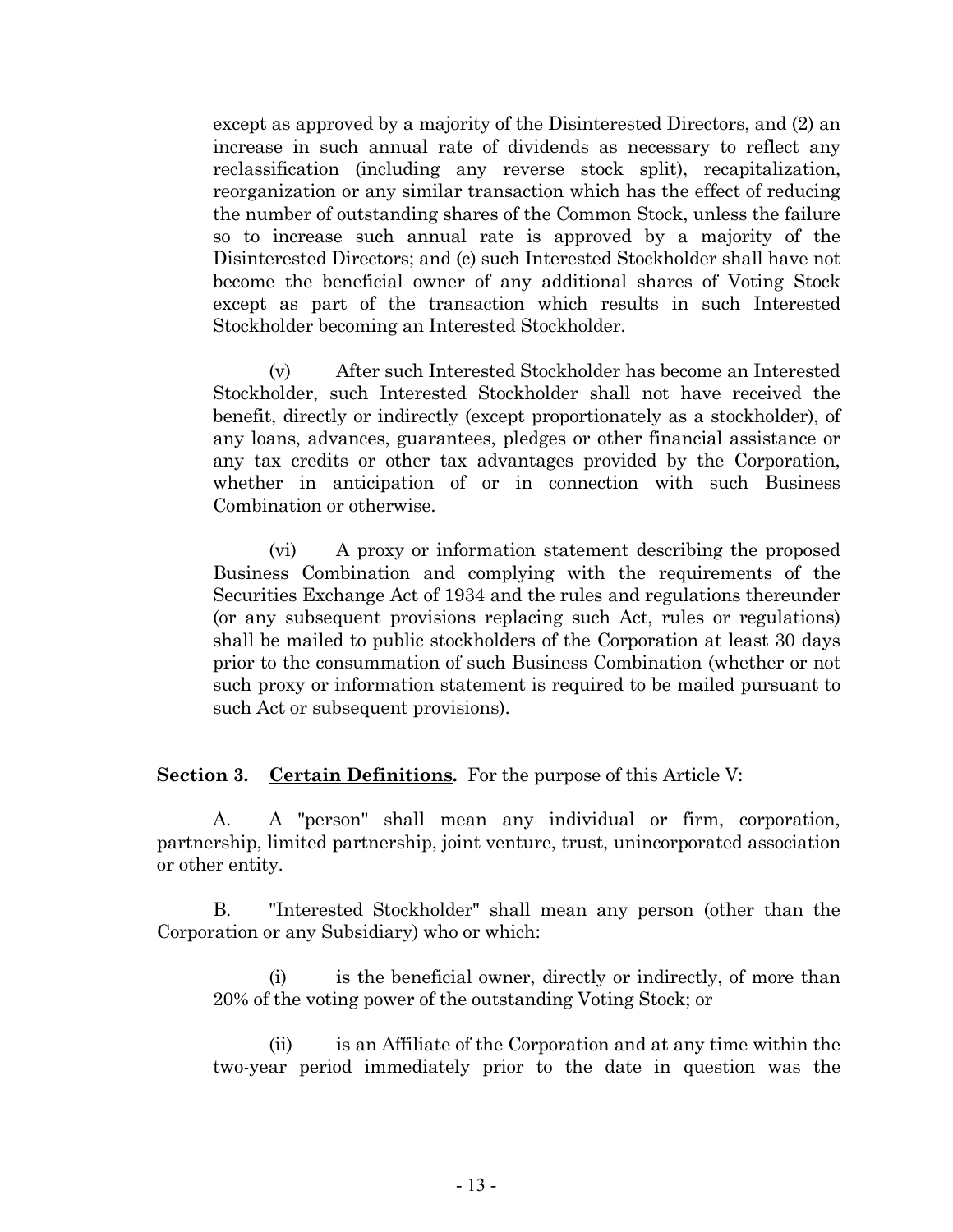beneficial owner, directly or indirectly, of 20% or more of the voting power of then outstanding Voting Stock; or

(iii) is an assignee of or has otherwise succeeded to any shares of Voting Stock which were at any time within the two-year period immediately prior to the date in question beneficially owned by any Interested Stockholder, if such assignment or succession shall have occurred in the course of a transaction or series of transactions not involving a public offering within the meaning of the Securities Act of 1933.

C. A person shall be a "beneficial owner" of any Voting Stock:

(i) which such person or any of its Affiliates or Associates (as hereinafter defined) beneficially owns, directly or indirectly; or

(ii) which such person or any of its Affiliates or Associates has (a) the right to acquire (whether such right is exercisable immediately or only after the passage of time), pursuant to any agreement, arrangement or understanding or upon the exercise of conversion rights, exchange rights, warrants or options, or otherwise, or (b) the right to vote pursuant to any agreement, arrangement or understanding; or

(iii) which are beneficially owned, directly or indirectly, by any other person with which such person or any of its Affiliates or Associates has any agreement, arrangement or understanding for the purpose of acquiring, holding, voting or disposing of any shares of Voting Stock.

D. For the purpose of determining whether a person is an Interested Stockholder pursuant to Paragraph B of this Section 3, the number of shares of Voting Stock deemed to be outstanding shall include shares deemed owned through application of Paragraph C of this Section 3, but shall not include any other shares of Voting Stock which may be issuable pursuant to any agreement, arrangement or understanding, or upon exercise of conversion rights, warrants or options, or otherwise.

E. "Affiliate" or "Associate" shall have the respective meanings ascribed to such terms in Rule 12b-2 of the General Rules and Regulations under the Securities Exchange Act of 1934, as in effect on February 24, 1984.

F. "Subsidiary" means any corporation of which a majority of any class of equity security is owned, directly or indirectly, by the Corporation; provided, however, that for the purposes of the definition of Interested Stockholder set forth in Paragraph B of this Section 3, the term "Subsidiary" shall mean only a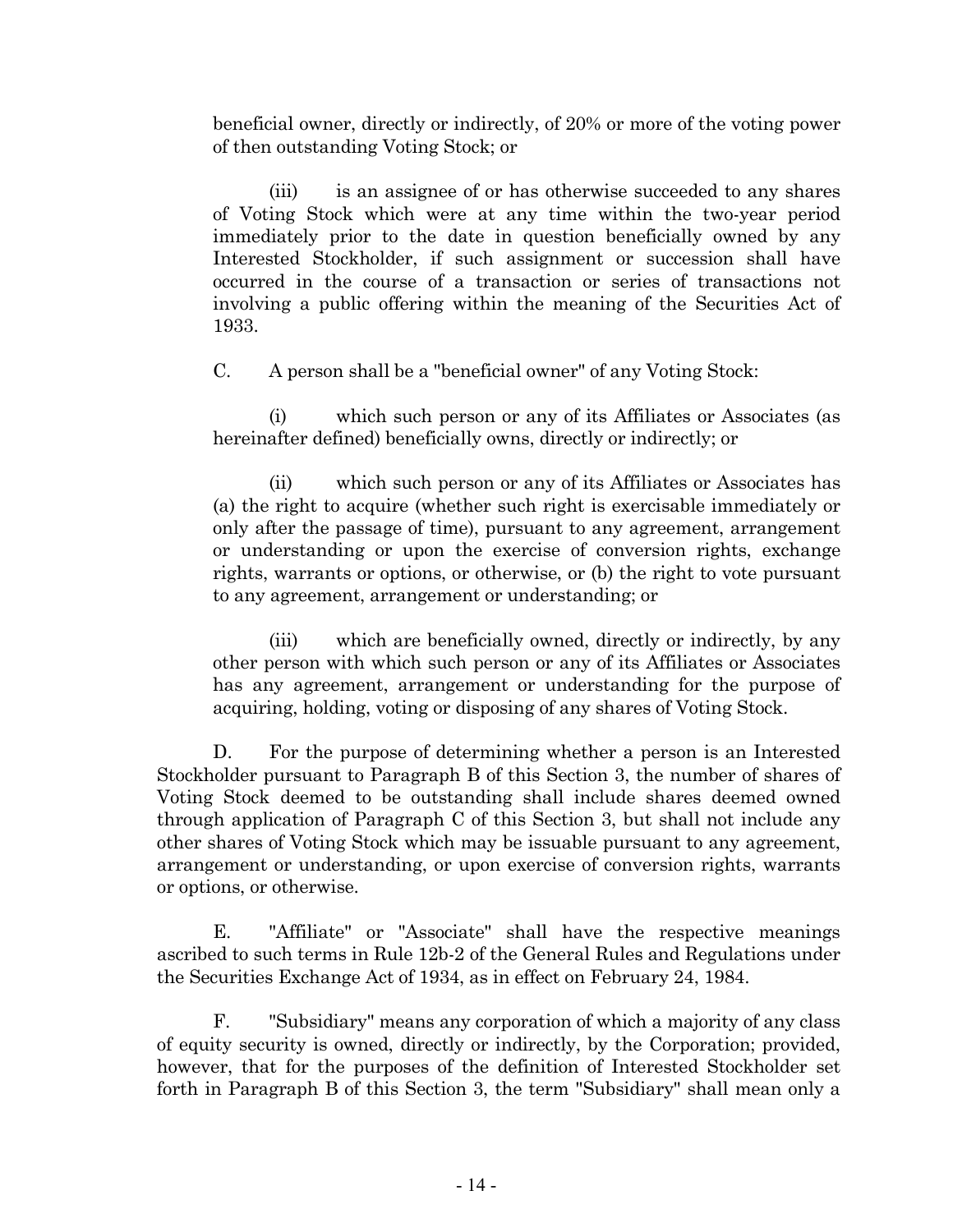corporation of which a majority of each class of equity security is owned, directly or indirectly, by the Corporation.

G. "Disinterested Director" means any member of the Board of Directors of the Corporation (the "Board") who is unaffiliated with the Interested Stockholder and was a member of the Board prior to the time that the Interested Stockholder became an Interested Stockholder, and any successor of a Disinterested Director who is not an affiliate of the Interested Stockholder and is recommended to succeed a Disinterested Director by a majority of Disinterested Directors then on the Board.

H. "Fair Market Value" means (i) in the case of stock, the highest closing sale price during the 30-day period immediately preceding the date in question of a share of such stock on the Composite Tape for New York Stock Exchange - Listed Stocks, or, if such stock is not quoted on the Composite Tape, on the New York Stock Exchange, or, if such stock is not listed on the Exchange, on the principal United States securities exchange registered under the Securities Exchange Act of 1934 on which such stock is listed, or, if such stock is not listed on any such exchange, the highest closing bid quotation with respect to a share of such stock during the 30-day period preceding the date in question on the National Association of Securities Dealers, Inc. Automated Quotation System or any system then in use, or if no such quotations are available, the fair market value on the date in question of a share of such stock as determined by the Board in good faith; and (ii) in the case of property other than cash or stock, the fair market value of such property on the date in question as determined by the Board in good faith.

I. In the event of any Business Combination in which the Corporation survives, the phrase "other consideration to be received" as used in Paragraphs B(i) and (ii) of Section 2 of this Article V shall include the shares of Common Stock and/or the shares of any other class of outstanding Voting Stock retained by the holders of such shares.

**Section 4. Powers of the Board of Directors.** A majority of the directors of the Corporation shall have the power and duty to determine for the purposes of this Article V, on the basis of information known to them after reasonable inquiry, (A) whether a person is an Interested Stockholder, (B) the number of shares of Voting Stock beneficially owned by any persons, (C) whether a person is an Affiliate or Associate of another and (D) whether the assets which are the subject of any Business Combination have, or the consideration to be received for the issuance or transfer of securities by the Corporation or any Subsidiary in any Business Combination has, an aggregate Fair Market Value of \$50,000,000 or more.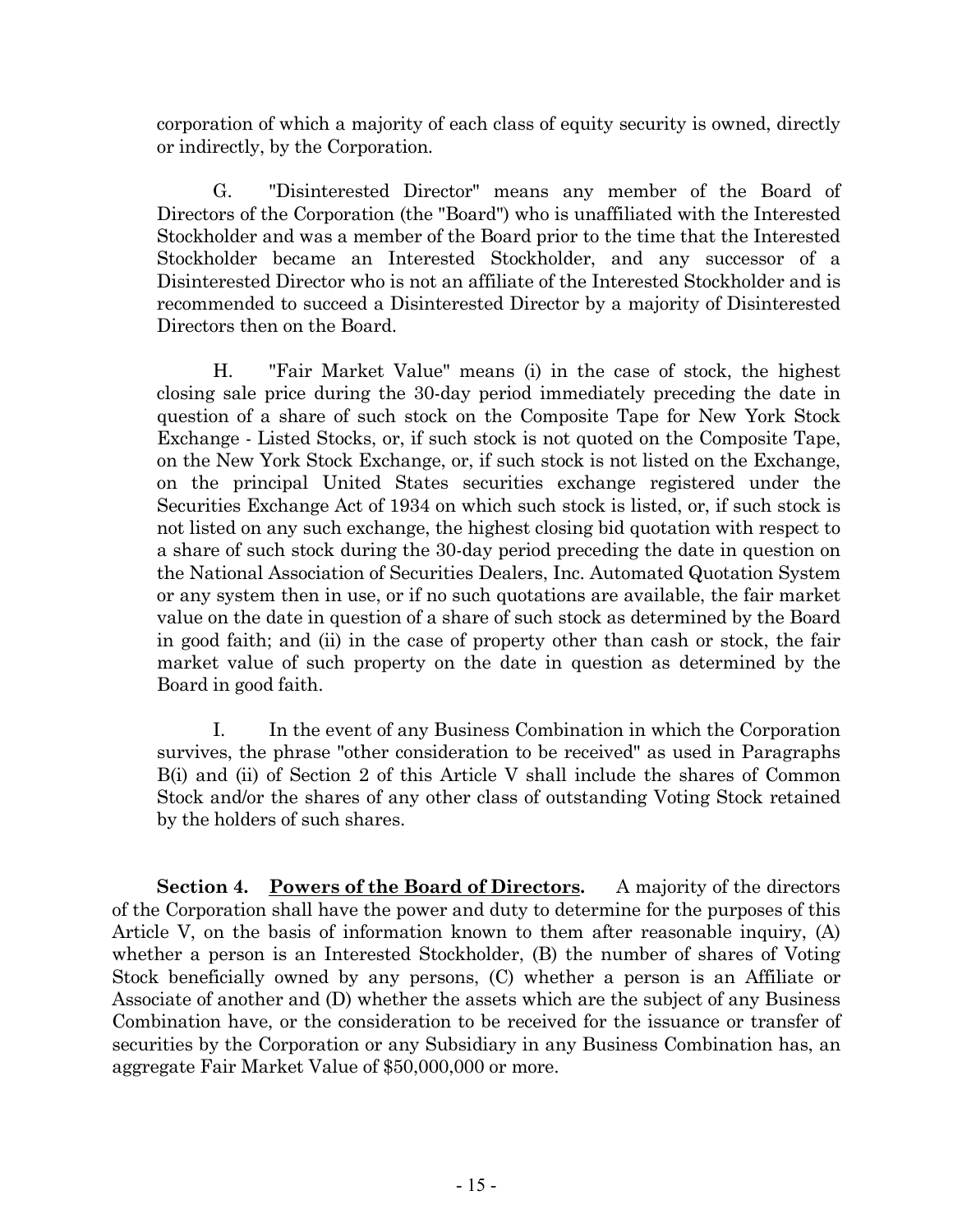**Section 5. No Effect on Fiduciary Obligations of Interested Stockholders.** Nothing contained in this Article V shall be construed to relieve any Interested Stockholder from any fiduciary obligation imposed by law.

# **ARTICLE VI**

# **BOARD OF DIRECTORS**

**Section 1. Number.** The business and affairs of the Corporation shall be managed under the direction of the Board of Directors which, subject to any right of the holders of any series of Preferred Stock then outstanding to elect additional directors under specified circumstances, shall consist of not less than 7 nor more than 15 persons. The exact number of directors within the minimum and maximum limitations specified in the preceding sentence shall be fixed from time to time by the Board of Directors pursuant to a resolution adopted by a majority of the entire Board of Directors.

**Section 2. Terms.** The directors, other than those who may be elected by the holders of any series of Preferred Stock, shall, commencing with the Annual Meeting of Stockholders scheduled to be held in calendar year 2011 (the "2011 Annual Meeting"), be elected at each Annual Meeting of Stockholders for a term expiring at the next Annual Meeting of Stockholders following their election and shall remain in office until their successors shall have been elected and qualified or until their earlier death, resignation, retirement, disqualification or removal. The term of office of each director serving on the Board of Directors immediately prior to the election of directors at the 2011 Annual Meeting (other than any directors elected by holders of Preferred Stock) shall expire at the 2011 Annual Meeting, notwithstanding that any such director may have been elected for a term that extended beyond the date of the 2011 Annual Meeting, but such director may remain in office beyond the expiration of such term expiring at the 2011 Annual Meeting until a successor is elected and qualified or until such director's earlier death, resignation, retirement, disqualification or removal.

**Section 3. Stockholder Nomination of Director Candidates**. Advance notice of stockholder nominations for the election of directors shall be given in the manner provided in the Bylaws of the Corporation.

**Section 4. Newly Created Directorships and Vacancies.** Subject to the rights of the holders of any series of Preferred Stock then outstanding, newly created directorships resulting from any increase in the authorized number of directors or any vacancies in the Board of Directors resulting from death, resignation, retirement, disqualification, removal from office or other cause shall be filled by a majority vote of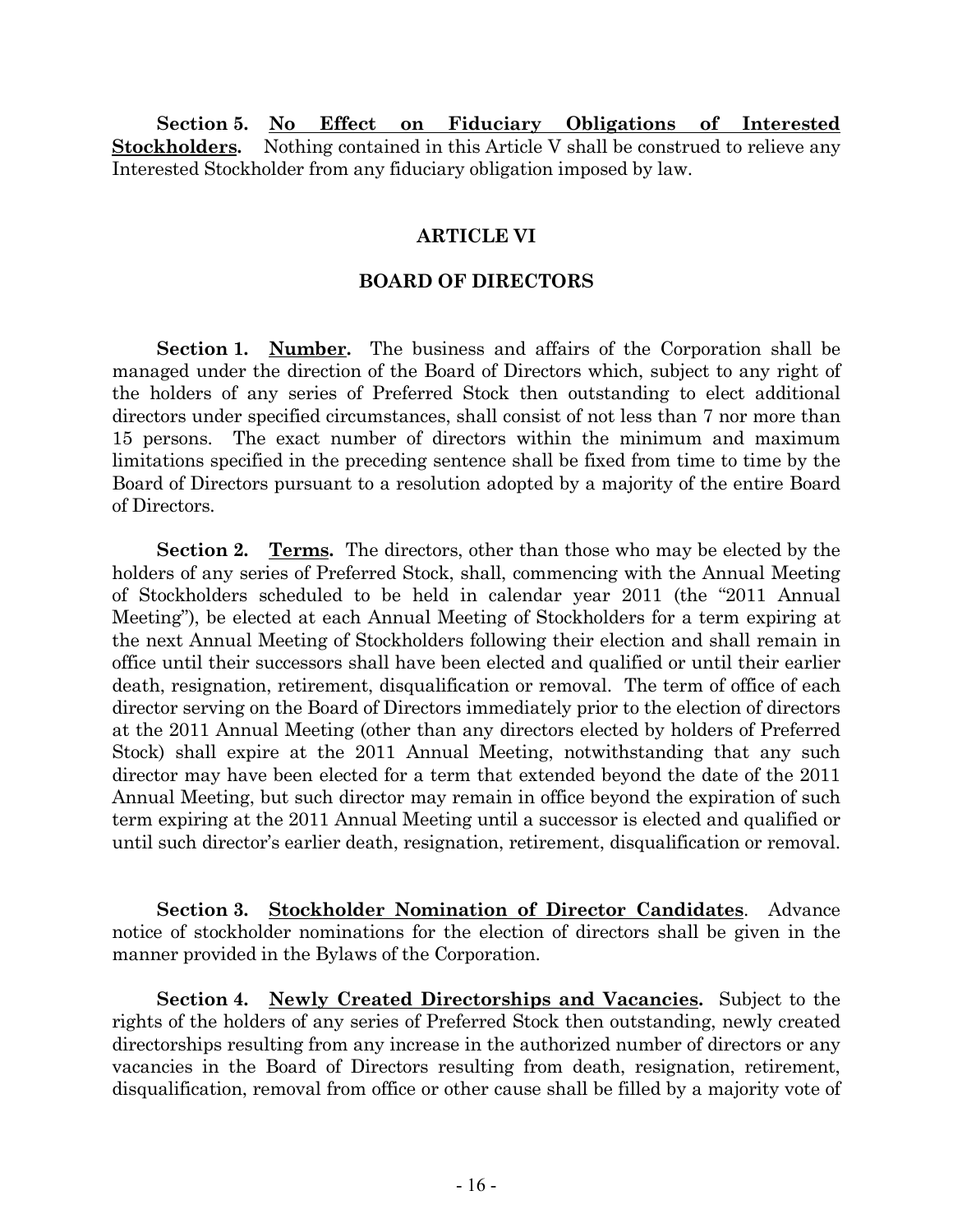the directors then in office, even if less than a quorum. Any director so chosen (other than a director elected by holders of Preferred Stock) shall hold office for a term expiring at the next Annual Meeting of Stockholders following his or her election and shall remain in office until such director's successor shall have been elected and qualified or until such director's earlier death, resignation, retirement, disqualification or removal. No decrease in the number of directors constituting the Board of Directors shall shorten the term of any incumbent director.

**Section 5. Removal.** Subject to the rights of the holders of any series of Preferred Stock then outstanding, any director, or the entire Board of Directors, may be removed from office at any time, with or without cause, by the affirmative vote of the holders of at least 80% of the voting power of all of the shares of the Corporation entitled to vote thereon, voting together as a single class.

### **ARTICLE VII**

### **STOCKHOLDER ACTION**

Any action required or permitted to be taken by the stockholders of the Corporation must be effected at a duly called annual or special meeting of stockholders of the Corporation and may not be effected by any consent in writing by such stockholders. Except as otherwise required by law and subject to the rights of the holders of any class or series of stock having a preference over the Common Stock as to dividends or upon liquidation, special meetings of stockholders of the Corporation may be called only by the Board of Directors pursuant to a resolution approved by a majority of the entire Board of Directors.

### **ARTICLE VIII**

#### **BYLAW AMENDMENTS**

The Board of Directors shall have power to make, alter, amend and repeal the Bylaws of the Corporation (except so far as the Bylaws of the Corporation adopted by the stockholders shall otherwise provide). Any Bylaws made by the Directors under the powers conferred hereby may be altered, amended or repealed by the Directors or by the stockholders. Notwithstanding the foregoing and anything contained in this Restated Certificate of Incorporation or the Bylaws to the contrary, Sections 2 and 3 of Article I and Sections 1 through 5 of Article II of the Bylaws shall not be altered, amended or repealed and no provision inconsistent therewith shall be adopted without the affirmative vote of the holders of at least 80% of the voting power of all the shares of the Corporation entitled to vote generally in the election of directors, voting together as a single class.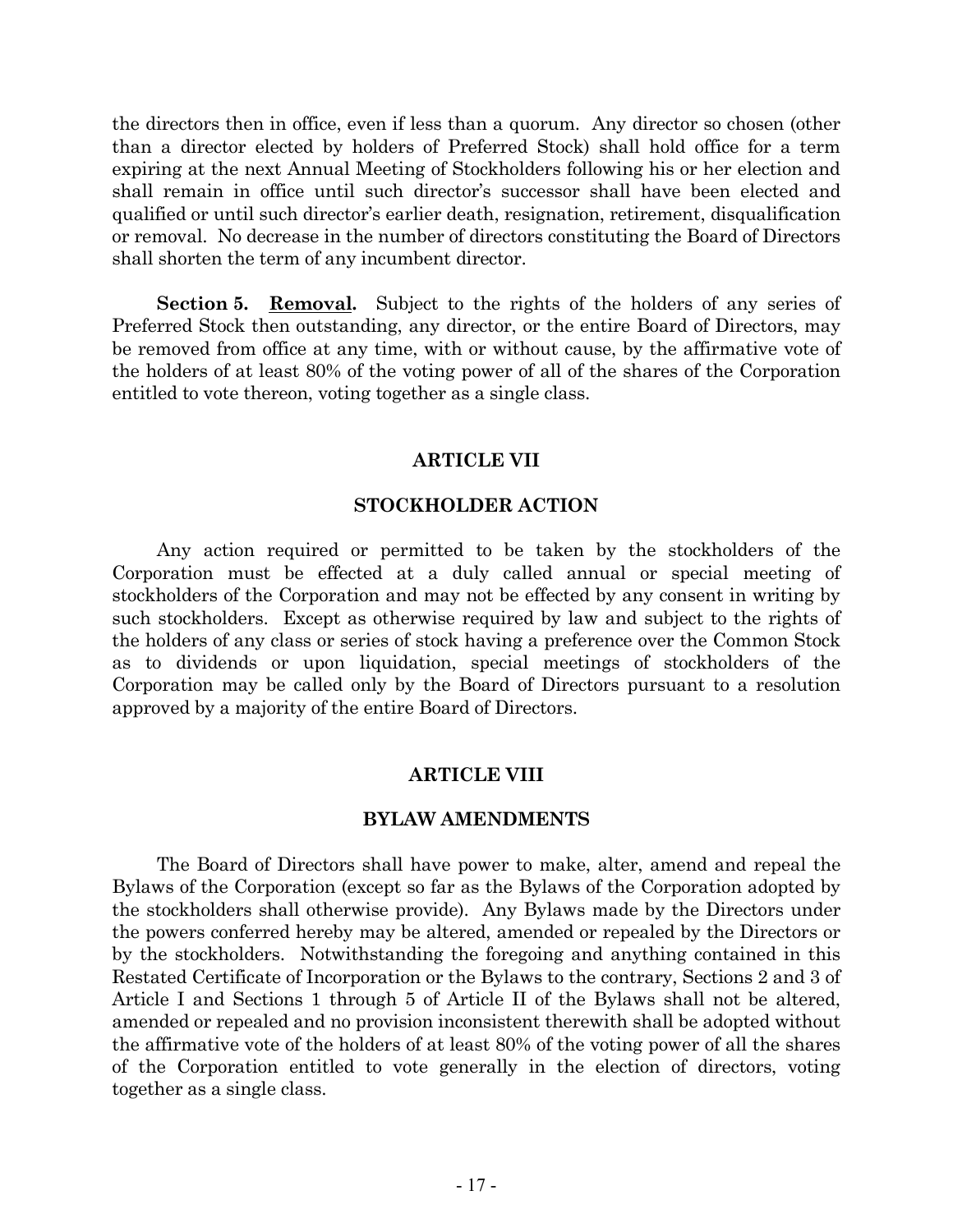#### **ARTICLE IX**

### **AMENDMENTS TO CERTIFICATE OF INCORPORATION**

Notwithstanding any other provisions of the Certificate of Incorporation or the Bylaws of the Corporation (and notwithstanding the fact that a lesser percentage may be specified by law, this Certificate of Incorporation or the Bylaws of the Corporation), the affirmative vote of the holders of 80% or more of the voting power of the shares of the then outstanding voting stock of the Corporation, voting together as a single class, shall be required to amend or repeal, or adopt any provisions inconsistent with, Articles V, VI, VII, VIII or this Article IX of this Restated Certificate of Incorporation.

### **ARTICLE X**

**Section 1. Elimination of Certain Liability of Directors.** A director of the Corporation shall not be personally liable to the Corporation or its stockholders for monetary damages for breach of fiduciary duty as a director, except for liability (i) for any breach of the director's duty of loyalty to the Corporation or its stockholders, (ii) for acts or omissions not in good faith or which involve intentional misconduct or a knowing violation of law, (iii) under Section 174 of the Delaware General Corporation Law, or (iv) for any transaction from which the director derived an improper personal benefit.

#### **Section 2. Indemnification and Insurance.**

(a) Eight to Indemnification. Each person who was or is made a party or is threatened to be made a party to or is involved in any action, suit or proceeding, whether civil, criminal, administrative or investigative (hereinafter a "proceeding"), by reason of the fact that he or she, or a person of whom he or she is the legal representative, is or was a director or officer, of the Corporation or is or was serving at the request of the Corporation as a director, officer, employee or agent of another corporation or of a partnership, joint venture, trust or other enterprise, including service with respect to employee benefit plans, whether the basis of such proceeding is alleged action in an official capacity as a director, officer, employee or agent or in any other capacity while serving as a director, officer, employee or agent, shall be indemnified and held harmless by the Corporation to the fullest extent authorized by the Delaware General Corporation Law, as the same exists or may hereafter be amended (but, in the case of any such amendment, only to the extent that such amendment permits the Corporation to provide broader indemnification rights than said law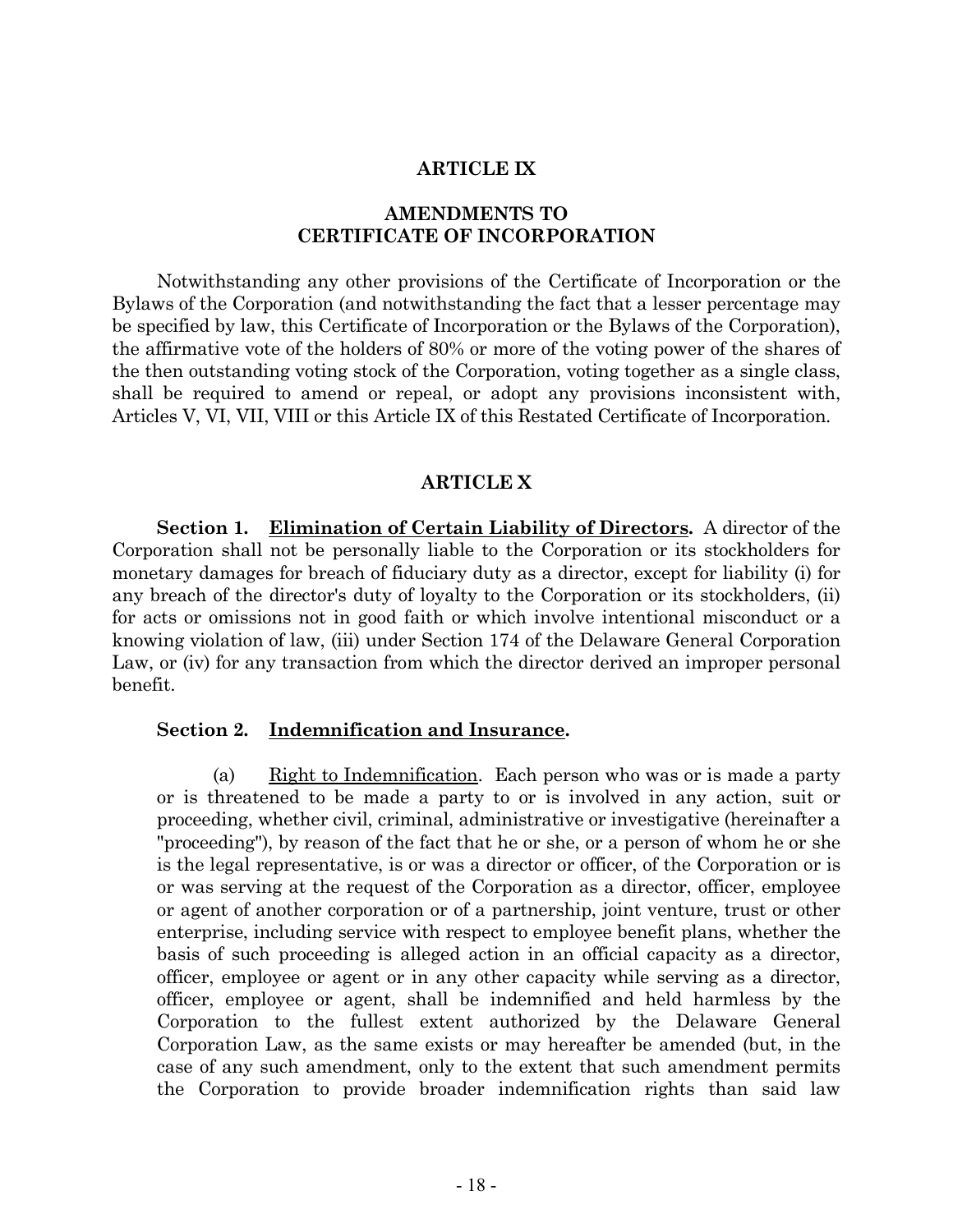permitted the Corporation to provide prior to such amendment), against all expense, liability and loss (including attorneys' fees, judgments, fines, ERISA excise taxes or penalties and amounts paid or to be paid in settlement) reasonably incurred or suffered by such person in connection therewith and such indemnification shall continue as to a person who has ceased to be a director, officer, employee or agent and shall inure to the benefit of his or her heirs, executors and administrators; provided, however, that, except as provided in Paragraph (b) hereof, the Corporation shall indemnify any such person seeking indemnification in connection with a proceeding (or part thereof) initiated by such person only if such proceeding (or part thereof) was authorized by the Board of Directors of the Corporation. The right to indemnification conferred in this Section shall be a contract right and shall include the right to be paid by the Corporation the expenses incurred in defending any such proceeding in advance of its final disposition; provided, however, that, if the Delaware General Corporation Law requires, the payment of such expenses incurred by a director or officer in his or her capacity as a director or officer (and not in any other capacity in which service was or is rendered by such person while a director or officer, including, without limitation, service to an employee benefit plan) in advance of the final disposition of a proceeding, shall be made only upon delivery to the Corporation of an undertaking, by or on behalf of such director or officer, to repay all amounts so advanced if it shall ultimately be determined that such director or officer is not entitled to be indemnified under this Section or otherwise. The Corporation may, by action of its Board of Directors, provide indemnification to employees and agents of the Corporation with the same scope and effect as the foregoing indemnification of directors and officers.

(b) Right of Claimant to Bring Suit. If a claim under Paragraph (a) of this Section is not paid in full by the Corporation within thirty days after a written claim has been received by the Corporation, the claimant may at any time thereafter bring suit against the Corporation to recover the unpaid amount of the claim and, if successful in whole or in part, the claimant shall be entitled to be paid also the expense of prosecuting such claim. It shall be a defense to any such action (other than an action brought to enforce a claim for expenses incurred in defending any proceeding in advance of its final disposition where the required undertaking, if any is required, has been tendered to the Corporation) that the claimant has not met the standards of conduct which make it permissible under the Delaware General Corporation Law for the Corporation to indemnify the claimant for the amount claimed, but the burden of providing such defense shall be on the Corporation. Neither the failure of the Corporation (including its Board of Directors, independent legal counsel, or its stockholders) to have made a determination prior to the commencement of such action that indemnification of the claimant is proper in the circumstances because he or she has met the applicable standard of conduct set forth in the Delaware General Corporation Law, nor an actual determination by the Corporation (including its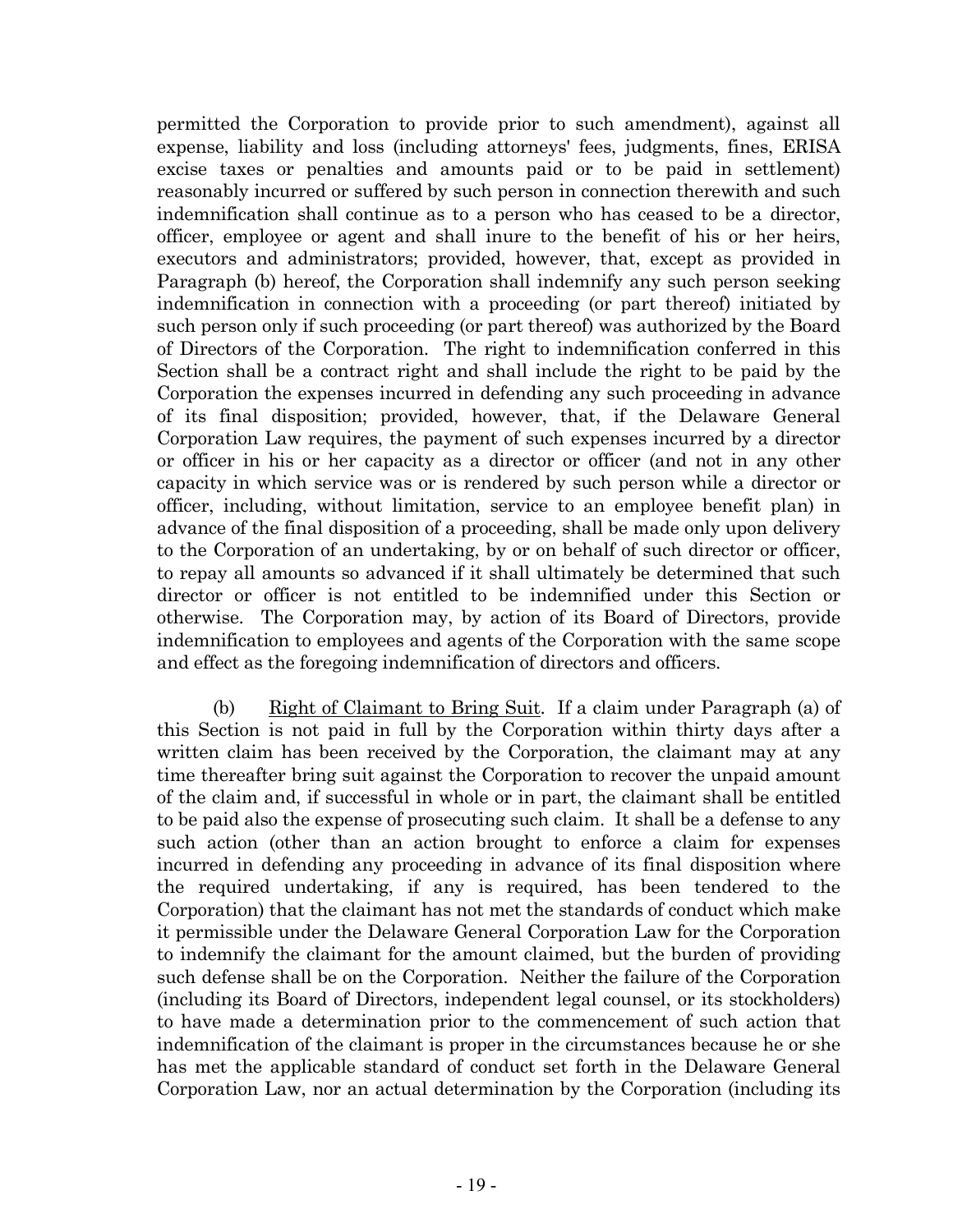Board of Directors, independent legal counsel, or its stockholders) that the claimant has not met such applicable standard of conduct, shall be a defense to the action or create a presumption that the claimant has not met the applicable standard of conduct.

(c) Non-Exclusivity of Rights. The right to indemnification and the payment of expenses incurred in defending a proceeding in advance of its final disposition conferred in this Section shall not be exclusive of any other right which any person may have or hereafter acquire under any statute, provision of the Certificate of Incorporation, Bylaw, agreement, vote of stockholders or disinterested directors or otherwise.

(d) Insurance. The Corporation may maintain insurance, at its expense, to protect itself and any director, officer, employee or agent of the Corporation or another corporation, partnership, joint venture, trust or other enterprise against any such expense, liability or loss, whether or not the Corporation would have the power to indemnify such person against such expense, liability or loss under the Delaware General Corporation Law.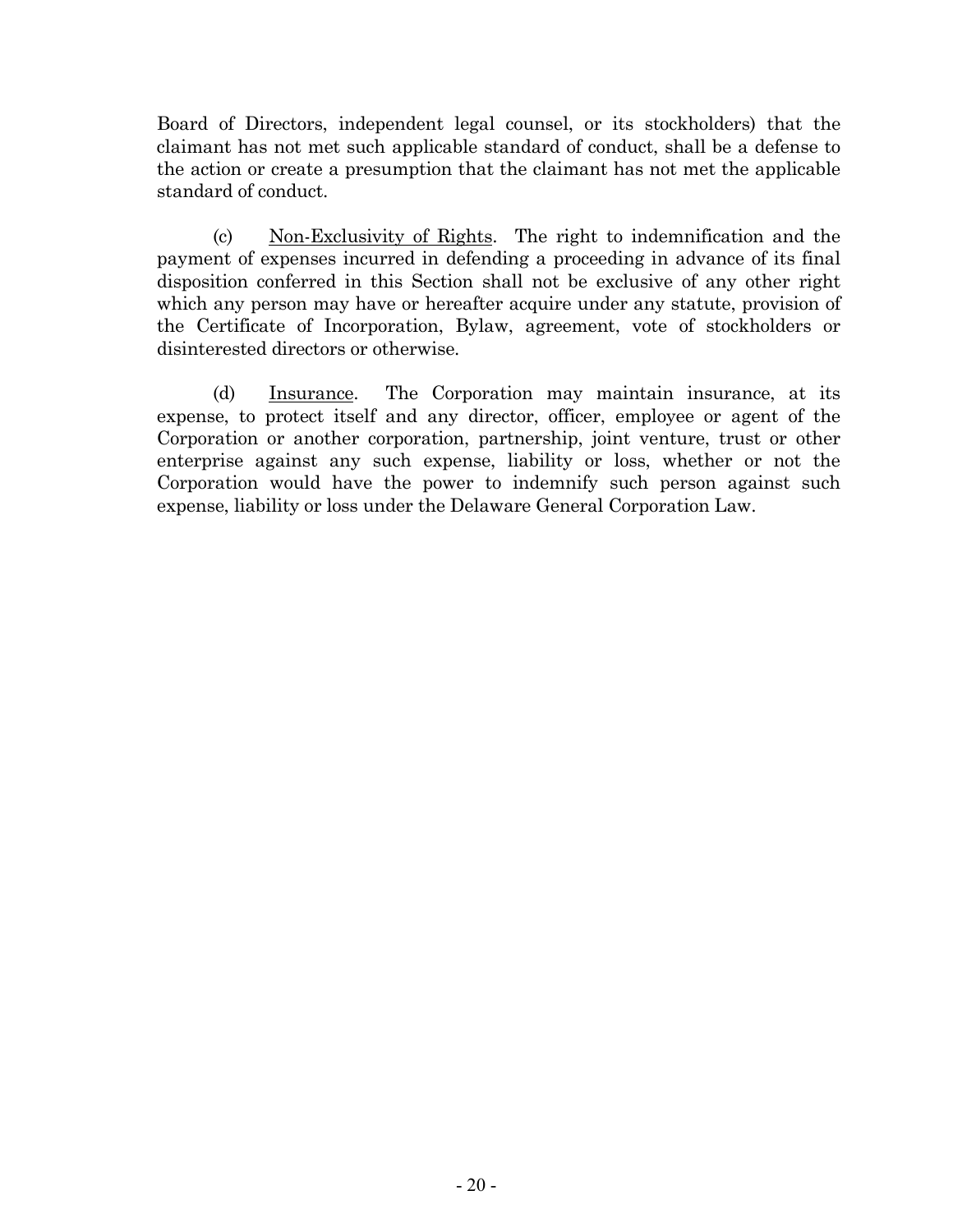### **CERTIFICATE OF AMENDMENT OF THE RESTATED CERTIFICATE OF INCORPORATION OF UNISYS CORPORATION**

UNISYS CORPORATION, a corporation organized and existing under the General Corporation Law of the State of Delaware (the "Corporation"), does hereby certify as follows:

FIRST: The name of the corporation is Unisys Corporation.

SECOND: The first sentence of Section 1 of Article IV of the Corporation's Restated Certificate of Incorporation is hereby amended to read in its entirety as set forth below:

> "Section 1. The total number of shares of all classes of stock which the Corporation shall have authority to issue is 140,000,000 shares, divided into two classes consisting of 100,000,000 shares of Common Stock, par value \$.01 per share ("Common Stock"), and 40,000,000 shares of Preferred Stock, par value \$1 per share ("Preferred Stock")."

THIRD: The foregoing amendment was duly adopted in accordance with Section 242 of the General Corporation Law of the State of Delaware.

FOURTH: The foregoing amendment shall be effective upon filing with the Secretary of State of the State of Delaware.

IN WITNESS WHEREOF, the Corporation has caused this Certificate of Amendment to be duly executed by its authorized officer on April 27, 2011.

UNISYS CORPORATION

By: Nancy Straus Sundheim Name: Nancy Strauss Sundheim Title: Senior Vice President, General Counsel and Secretary